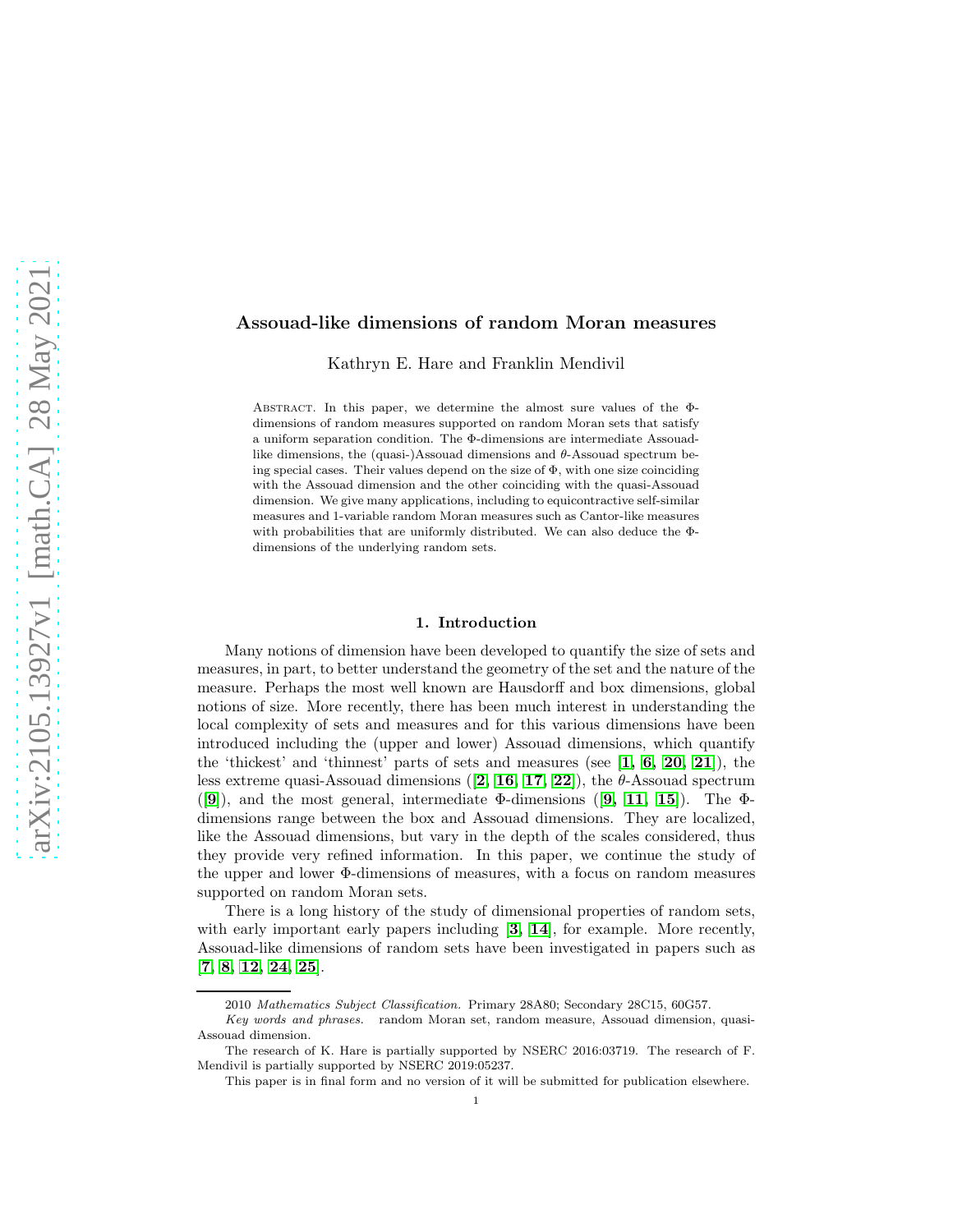By a random Moran measure, we will mean a probability measure supported on a random Moran set in  $\mathbb{R}^D$  that can be thought of as arising from a random homogenous model of uncountably many equicontractive iterated function systems satisfying a suitable uniform strong separation condition. The number of children at each level, the ratios of child to parent diameters and the probability weights assigned to each child that specify the measure, are all to be iid random variables. We refer the reader to Section [2.2](#page-3-0) for the technical details.

The values of the Φ-dimensions of these random measures depend on how the dimension function  $\Phi$  compares with the function  $\Psi(x) = \log |\log x|/|\log x|$  near 0, as was also seen to be the case in [[12](#page-23-13)] where the Φ-dimensions of random rearrangements of Cantor-like sets were considered. Under mild technical assumptions on the probability and ratio distributions, when  $\Phi(x) \gg \Psi(x)^{1}$  $\Phi(x) \gg \Psi(x)^{1}$  $\Phi(x) \gg \Psi(x)^{1}$  (such as for the quasi-Assouad dimensions), then almost surely the value of all the upper Φ-dimensions of the random measure is  $\mathbb{E}(\log m)/\mathbb{E}(\log r)$  where m is the minimum probability and r is the child/parent diameter ratio. For the lower  $\Phi$ -dimension we simply replace the minimum probability m by the maximum M. When  $\Phi(x) \ll \Psi(x)$  (such as for the Assouad dimensions) and the essential infimum of either the ratios or the probabilities is bounded away from 0, then the upper (and lower)  $\Phi$ -dimensions again coincide, being the almost sure extreme behaviour of  $\log m / \log r$  (resp.,  $\log M / \log r$ ). These results are formally stated and proven in Sections [3](#page-8-0) and [4.](#page-13-0)

One special case to which our theorems apply is when the set is deterministic and the probabilities are chosen uniformly distributed. For example, take the classical middle-third Cantor set. If the two probabilities,  $p, 1 - p$ , are equal, all the dimensions (of either the set or the measure) equal  $\log 2/\log 3$ . In contrast, if the probabilities are chosen with p uniformly distributed over  $(0, 1)$ , then for  $\Phi \gg \Psi$ , the upper  $\Phi$ -dimension of the random measure is almost surely  $(1 + \log 2)/\log 3$ , while the lower dimension is  $(1 - \log 2)/{\log 3}$  (which, perhaps surprisingly, do not average to  $\log 2/\log 3$ . For  $\Phi \ll \Psi$  the upper and lower  $\Phi$ -dimensions are almost surely  $\infty$  and 0 respectively. More complicated formulas hold if the Cantor set has T children, with  $T > 2$ , and the probabilities are chosen uniformly over the simplex  $\{(p_i)_{i=1}^T : \sum_{i=1}^T p_i = 1, p_i \geq 0\}.$ 

Another special case to which our theorems apply is a random 1-variable (homogeneous) model with finitely many equicontractive iterated function systems, satisfying the strong separation condition. In [[24](#page-24-2)] it was shown that the upper quasi-Assouad dimensions for these random sets coincide almost surely with their Hausdorff dimensions. If we take the measure with uniform probabilities, the Φdimensions of the measure equal those of the random set, thus the Hausdorff dimension coincides almost surely with the  $\Phi$ -dimensions for all  $\Phi \gg \Psi$  (including both the upper and lower quasi-Assouad dimensions). A different formula applies for  $\Phi \ll \Psi$ , (including the Assouad dimension).

These examples are discussed in Section [5,](#page-16-0) along with others. Section [2](#page-2-0) contains the definitions of the Φ-dimensions, as well as their basic properties, and details the random setup.

<span id="page-1-0"></span><sup>&</sup>lt;sup>1</sup>We will write  $f \gg g$  if there is a function A and  $\delta > 0$  such that  $f(x) \geq A(x)g(x)$  for all  $0 < x < \delta$  and  $A(x) \to \infty$  as  $x \to 0^+$ .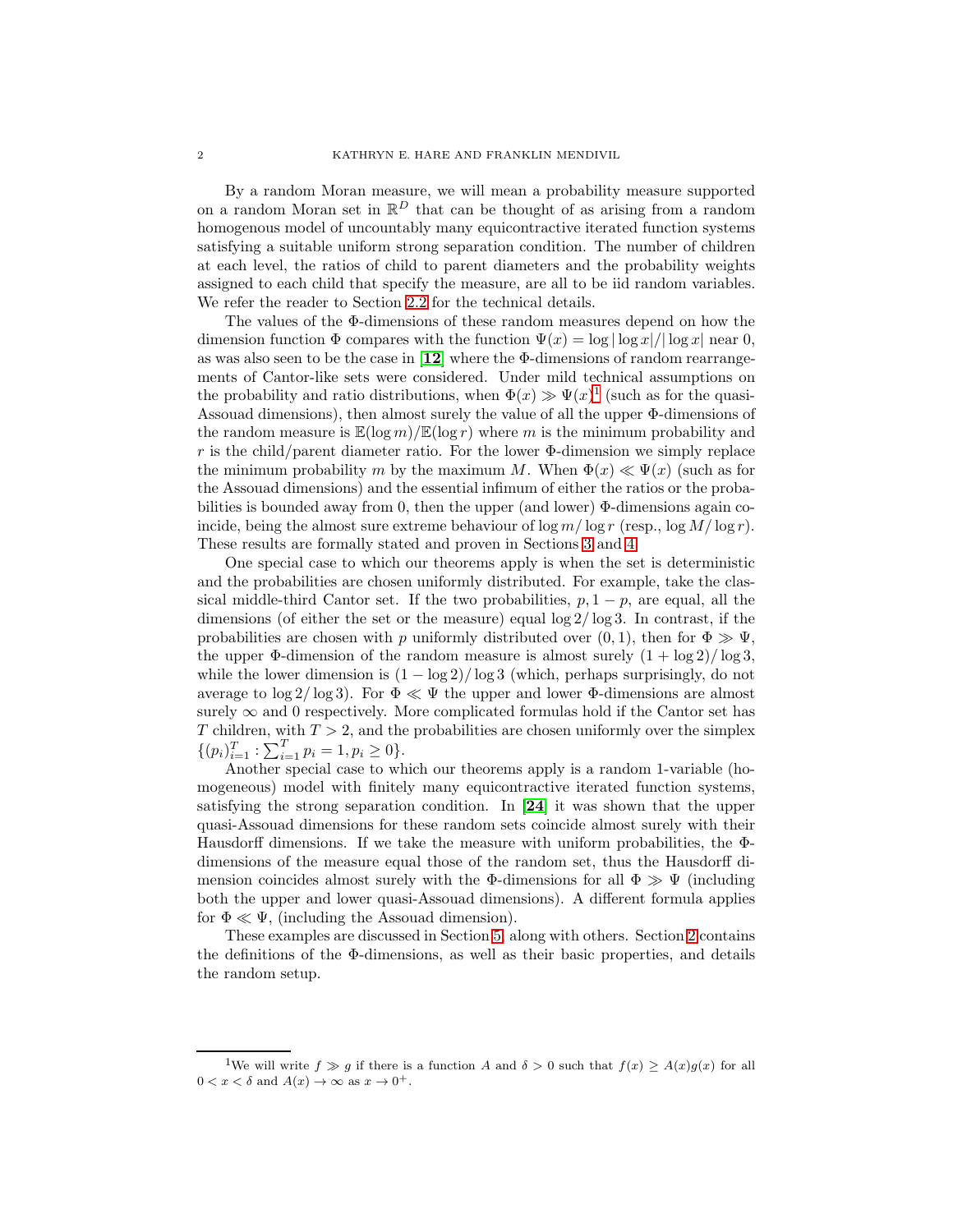#### 2. Preliminaries

<span id="page-2-0"></span>**2.1. Dimensions of sets and measures.** Given a bounded metric space  $X$ , we denote the open ball centred at  $x \in X$  and radius R by  $B(x, R)$ . By a measure, we will always mean a Borel probability measure on the metric space X.

DEFINITION 1. By a **dimension function**, we mean a map  $\Phi : (0,1) \to \mathbb{R}^+$ such that  $x^{1+\Phi(x)}$  decreases to 0 as x decreases to 0.

Interesting examples include the constant functions  $\Phi(x) = \delta \geq 0$ ,  $\Phi(x) =$  $1/|\log x|$  and  $\Phi(x) = \log |\log x| / |\log x|$ .

DEFINITION 2. Let  $\Phi$  be a dimension function and let  $\mu$  be a measure on X. The upper and lower  $\Phi$ -dimensions of  $\mu$  are given by

$$
\overline{\dim}_{\Phi}\mu = \inf \left\{ d : (\exists C_1, C_2 > 0)(\forall 0 < r < R^{1+\Phi(R)} \le R \le C_1) \atop \frac{\mu(B(x,R))}{\mu(B(x,r))} \le C_2 \left(\frac{R}{r}\right)^d \forall x \in \text{supp}\mu \right\}
$$

and

$$
\underline{\dim}_{\Phi}\mu = \sup \left\{ \begin{array}{c} d : (\exists C_1, C_2 > 0)(\forall 0 < r < R^{1+\Phi(R)} \le R \le C_1) \\ \frac{\mu(B(x,R))}{\mu(B(x,r))} \ge C_2 \left(\frac{R}{r}\right)^d \forall x \in supp \mu \end{array} \right\}
$$

REMARK 1. (i) The upper and lower Assouad dimensions of  $\mu$  (also known as the upper and lower regularity dimensions) studied by Käenmäki et al in [[19,](#page-23-14) [20](#page-23-2)] and Fraser and Howroyd in [[6](#page-23-1)], and denoted  $\dim_A \mu$  and  $\dim_L \mu$  respectively, are the upper and lower  $\Phi$ -dimensions with  $\Phi$  the constant function 0. It is well known that a measure  $\mu$  is doubling if and only if  $\dim_A \mu < \infty$  and uniformly perfect if and only if  $\dim_L \mu > 0$ .

(ii) If we let  $\Phi_{\theta} = 1/\theta - 1$ , then  $\overline{\dim}_{\Phi_{\theta}} \mu$  and  $\underline{\dim}_{\Phi_{\theta}} \mu$  are (basically) the **upper** and lower  $\theta$ -Assouad spectrum introduced in [[9](#page-23-6)]. The upper and lower quasi-**Assouad dimensions** of  $\mu$  developed in [[16,](#page-23-4) [17](#page-23-5)] are given by

$$
\dim_{qA}\mu=\lim_{\theta\to 1}\overline{\dim}_{\Phi_{\theta}}\mu,\,\,\dim_{qL}\mu=\lim_{\theta\to 1}\underline{\dim}_{\Phi_{\theta}}\mu.
$$

As noted in [[15](#page-23-8)], there are always dimension functions which give rise to the quasi-Assouad dimensions, but these need to be tailored to the particular measure.

(iii) The upper Minkowski dimension,  $\overline{\dim}_M \mu$ , and the Frostman di**mension**, dim<sub>F</sub>  $\mu$ , coincide with the upper and lower  $\Phi$ -dimensions respectively for  $\Phi \rightarrow \infty$ ; see [[4](#page-23-15)] and Proposition [1.](#page-3-1)

The upper and lower  $\Phi$ -dimensions of a measure were introduced in [[15](#page-23-8)] to provide more refined information about the local behaviour of a measure than that given by the upper and lower Assouad dimensions. They were motivated, in part, by related definitions for dimensions of sets. To recall these, we use the notation  $N_r(Y)$  to mean the least number of balls of radius r that cover  $Y \subseteq X$ .

DEFINITION 3. The upper and lower  $\Phi$ -dimensions of  $E \subseteq X$  are given by

$$
\overline{\dim}_{\Phi} E = \inf \left\{ \begin{array}{c} \alpha : (\exists C_1, C_2 > 0)(\forall 0 < r \le R^{1+\Phi(R)} \le R < C_1) \\ N_r(B(z, R) \cap E) \le C_2 \left(\frac{R}{r}\right)^{\alpha} \forall z \in E \end{array} \right\}
$$

and

$$
\underline{\dim}_{\Phi} E = \sup \left\{ \begin{array}{c} \alpha : (\exists C_1, C_2 > 0)(\forall 0 < r \le R^{1+\Phi(R)} \le R < C_1) \\ N_r(B(z, R) \cap E) \ge C_2 \left(\frac{R}{r}\right)^{\alpha} \forall z \in E \end{array} \right\}.
$$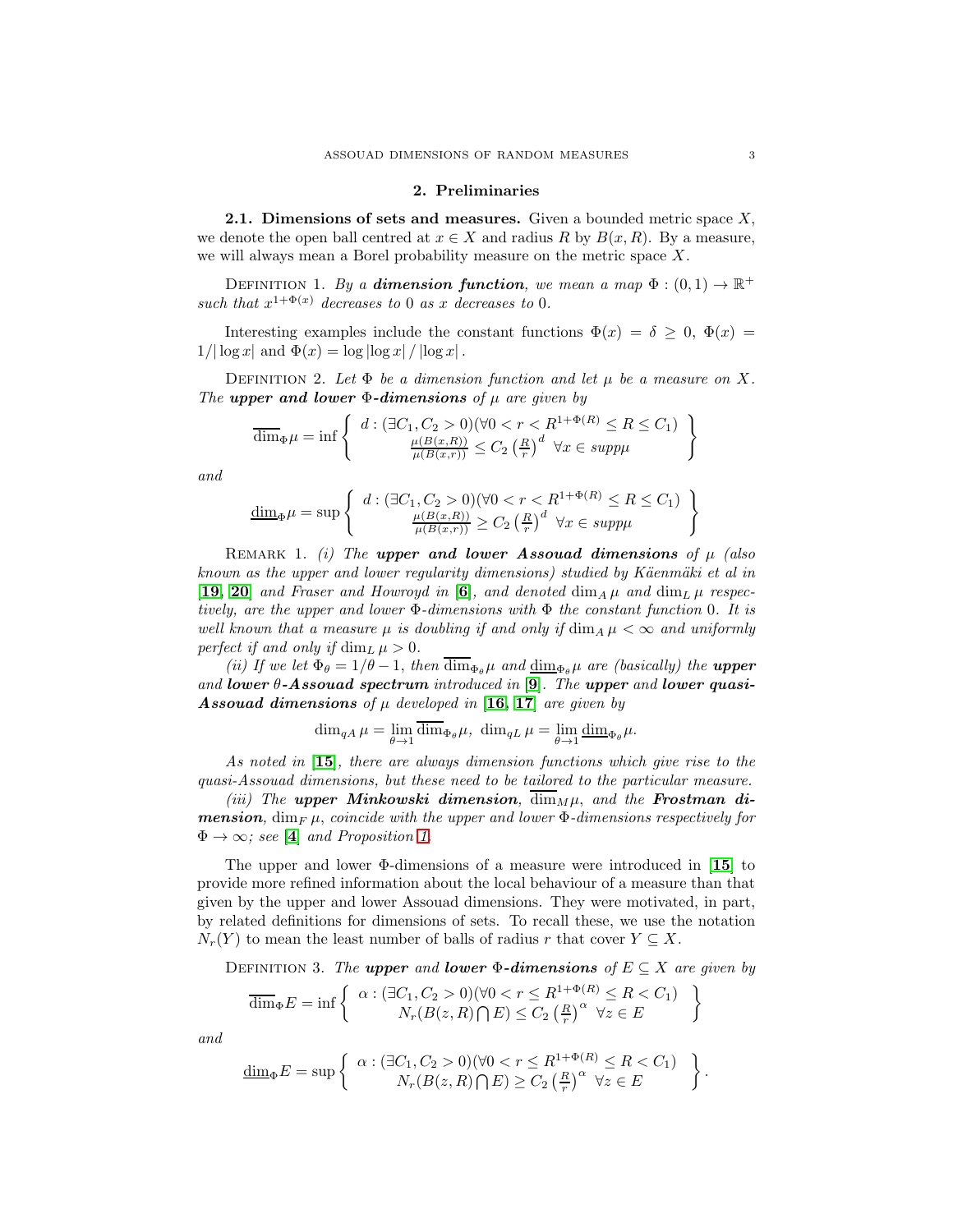The  $\Phi$ -dimensions were first thoroughly studied in [[11](#page-23-7)], expanding upon the earlier work of [[9](#page-23-6)]. The (quasi-) upper and lower Assouad dimensions and the upper and lower θ-Assouad spectrum are again special cases, arising in the same manner as for measures. It is known that

$$
\dim_L E \le \underline{\dim}_{\Phi} E \le \underline{\dim}_B E \le \overline{\dim}_B E \le \overline{\dim}_{\Phi} E \le \dim_A E
$$

and for closed sets  $\dim_L E \leq \dim_H E$ . For further background and proofs, we refer the reader to the references mentioned in the introduction, as well as Fraser's monograph, [[5](#page-23-16)].

Obviously, if  $\Phi(x) \leq \Psi(x)$  for all  $x > 0$ , then for any measure  $\mu$  we have

 $\overline{\dim}_{\Psi}\mu \le \overline{\dim}_{\Phi}\mu$  and  $\underline{\dim}_{\Phi}\mu \le \underline{\dim}_{\Psi}\mu$ .

A similar statement holds for the Φ-dimension of sets. The next Proposition summarizes other relationships between these dimensions. For the proofs of these facts and many other properties of the Φ-dimensions of measures, we refer the reader to [[15](#page-23-8)] and the references cited there.

<span id="page-3-1"></span>PROPOSITION 1. Let  $\Phi$  be a dimension function and  $\mu$  be a measure. (i) Then  $\overline{\dim}_{\Phi}\mu \ge \overline{\dim}_{\Phi} \text{ supp }\mu \ge \dim_H \text{ supp }\mu$  and

(2.1) 
$$
\dim_L \mu \leq \underline{\dim}_{\Phi} \mu \leq \dim_F \mu \leq \dim_M \mu \leq \dim_{\Phi} \mu \leq \dim_A \mu.
$$

If  $\mu$  is doubling, then  $\dim_{\Phi} \mu \leq \dim_{\Phi} \text{supp}\mu$ .

(ii) If  $\Phi(x) \to 0$  as  $x \to 0$ , then  $\underline{\dim}_{\Phi} \mu \le \dim_{qL} \mu$  and  $\dim_{qA} \mu \le \overline{\dim}_{\Phi} \mu$ .

(iii) If there exists  $x_0 > 0$  such that  $\Phi(x) \leq C/ \log x$  for  $0 < x \leq x_0$ , then  $\overline{\dim}_{\Phi}\mu = \dim_{A}\mu$  and  $\underline{\dim}_{\Phi}\mu = \dim_{L}\mu$ .

(iv) If  $\Theta = \limsup_{x\to 0} \Phi(x)^{-1}$ , then

$$
\frac{\dim_{\Phi}\mu}{\dim_{\Phi}\mu} \geq \frac{\dim_{F}\mu - \Theta(\overline{\dim}_{M}\mu - \dim_{F}\mu)}{\dim_{M}\mu + \Theta(\overline{\dim}_{M}\mu - \dim_{F}\mu)}.
$$

<span id="page-3-0"></span>**2.2.** The random set-up. Let  $I \subseteq \mathbb{R}^D$ . We denote by  $diam(I)$  the diameter of I. Given  $r > 0$ , we say the subset  $J \subseteq I$  is an r-similarity of I if there is a similarity  $S_{\sigma}$  such that  $J = S_{\sigma}(I)$  and  $diam(J) = r \cdot diam(I)$ . (Thus  $S_{\sigma}$ has contraction factor r.) We say the collection of r-similarities,  $J_1, ..., J_t$ , is  $\tau$ separated if  $d(J_i, J_j) \geq \tau \cdot r \cdot diam(I)$  for all  $i \neq j$ . When such a collection of t sets exists, we say I has the  $(t, r, \tau)$ -separation property.

Of course, if I contains a non-empty open set, and  $\tau > 0$  is given, then I will have the  $(t, r, \tau)$ -separation property for all  $t \in \mathbb{N}$  and  $r \leq r_t$ , for some suitably small  $r_t > 0$ . For example, if  $I_0 = [0, 1] \subseteq \mathbb{R}$ , then  $r_t = 1/(t + \tau(t - 1))$  will work. This condition can be viewed as a uniform strong separation condition.

From here on,  $I_0$  will denote a (fixed) compact subset of  $\mathbb{R}^D$  with diameter 1 and non-empty interior. We fix  $0 < \tau < 1$  and for each  $t \in \mathbb{N}$  we choose  $r_t \in (0, 1/2]$ so that  $I_0$  has  $(t, r, \tau)$ -separation property for all  $r \leq r_t$ . For each  $t = 2, 3, ...$  we define the probability simplices:

$$
\mathcal{S}_t = \{ (x_1, ..., x_t) \in \mathbb{R}^t : x_i > 0, \sum_{i=1}^t x_i = 1 \},
$$
  

$$
\Omega_t = (0, r_t] \times \mathcal{S}_t \subseteq (0, 1) \times \mathcal{S}_t
$$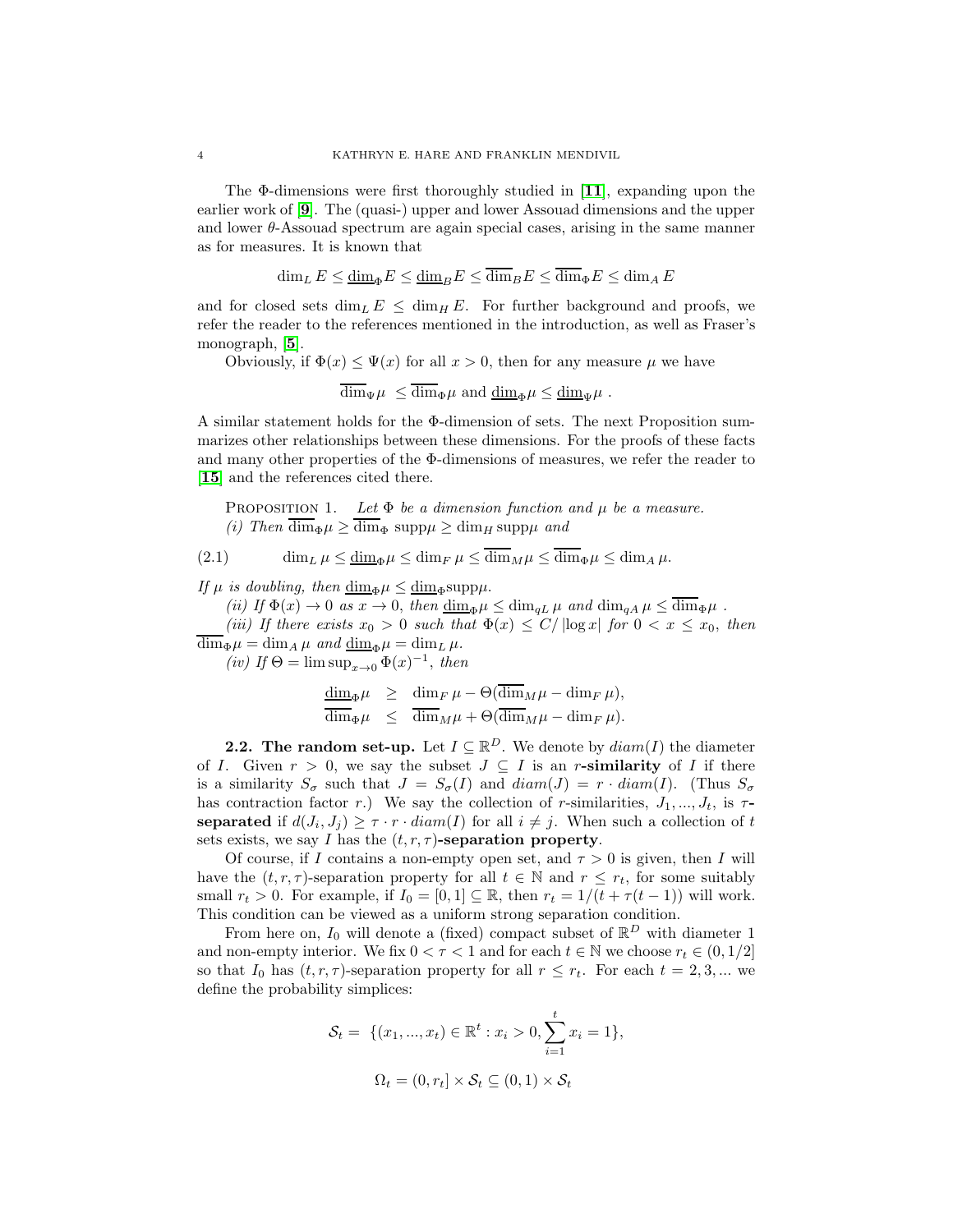and

$$
\Omega_0 = \bigcup_{t \geq 2} \Omega_t.
$$

Let  $\pi$  be a Borel probability measure on  $\Omega_0$  and let  $\mathbb P$  be the product measure on the infinite product  $\Omega = \Omega_0^{\mathbb{N}}$  induced by  $\pi$ .

Continuing, we define random variables  $T$  and  $r$ , and a random vector  $p$  on  $\Omega_0$ . To do this, for  $\omega \in \Omega_0$ , we have  $\omega \in \Omega_t$  for some  $t = 2, 3, ...$  with  $\omega =$  $(r, p^{(1)}, p^{(2)}, ..., p^{(t)})$ . Using this, we define

$$
T(\omega) = t, r(\omega) = r, p(\omega) = (p^{(1)}, p^{(2)}, ..., p^{(t)}) \in S_t.
$$

A common way to define the measure  $\pi$  on  $\Omega_0$  is as a two-step process where one first chooses the integer  $t$  randomly according to some distribution and then independently choose r uniformly from  $(0, r_t]$  and p uniformly from  $S_t$ .

With this framework,  $\omega \in \Omega$  drawn according to P represents an independent and identically distributed random sample  $(T_n, r_n, p_n)$  from  $\pi$  on  $\Omega_0$ .

Using this iid sample, we can now construct a random Moran fractal. Beginning with the compact set  $I_0$  and  $\omega \in \Omega$ , we select a collection of  $T_1(\omega)$  subsets that are  $r_1(\omega)$ -similarities of  $I_0$ ,  $\{I_0^{(j)}\}_{j=1}^{T_1(\omega)}$ , that are  $\tau$ -separated. This is possible as  $r_1(\omega) \leq r_{T_1(\omega)}$ , so  $I_0$  has the  $(T_1(\omega), r_1(\omega), \tau)$ -separation property. We call the sets  $I_0^{(j)}$ ,  $j = 1, ..., T_1(\omega)$ , the Moran sets of step (or level) 1. The Moran sets of step 1 have diameter  $r_1$  and the distance between any two is at least  $\tau r_1$ .

Being similar to  $I_0$ , the sets  $I_0^{(j)}$  also have the  $(t, r, \tau)$ -separation property for all  $r \leq r_t$ , so we may repeat this process. Assume inductively that we have chosen the  $\prod_{i=1}^{n} T_i(\omega)$  Moran sets of step n. From each such set,  $I_n$ , we select  $T_{n+1}(\omega)$  $j=1$ subsets that are  $r_{n+1}(\omega)$ -similarities of  $I_n$  and are  $\tau$ -separated. These sets all have diameter  $r_1 \cdots r_{n+1}$ , are separated by a distance of at least  $\tau r_1 \cdots r_{n+1}$  and are

known as the **Moran sets of step**  $n + 1$ . The Moran sets of step  $n + 1$  that are subsets of a given Moran set  $I_n$  of step n are known as the children of the parent set  $I_n$ . We will use the notation  $I_N(x)$  for the unique Moran set of step N containing  $x \in E(\omega)$ . Of course,  $I_{N-1}(x)$  is its parent.

If we let  $\mathcal{M}_n(\omega)$  be the union of the step n Moran sets, then the **random Moran set**  $E(\omega)$  is the compact set

$$
E(\omega) = \bigcap_{n=1}^{\infty} \mathcal{M}_n(\omega).
$$

We define a **random Moran measure**  $\mu = \mu_{\omega}$  inductively by the rule that if the  $T_{n+1}$  children of the step n Moran set I are labelled  $I^{(1)}, \ldots, I^{(T_{n+1})}$ , then  $\mu(I^{(j)}) = \mu(I) p_{n+1}^{(j)}$  where  $\mu(I_0) = 1$ . The support of  $\mu$  is the random Moran set  $E(\omega)$ .

It is not difficult to see that the Φ-dimensions of these random measures is a tail event and hence our interest is in almost sure results.

Example 1. The classical middle-third Cantor set is a simple example of a Moran set where  $I_0 = [0, 1], \tau = 1/3, T_n(\omega) = 2$  and  $r_n(\omega) = 1/3$  for all  $\omega$  and n. The uniform Cantor measure is a special case of this construction with probabilities  $(1/2, 1/2)$ . More generally, any self-similar set/measure arising from an iterated function system (IFS)  $\{S_j, p_j\}_{j=1}^M$ , of equicontractive similarities  $S_j$  acting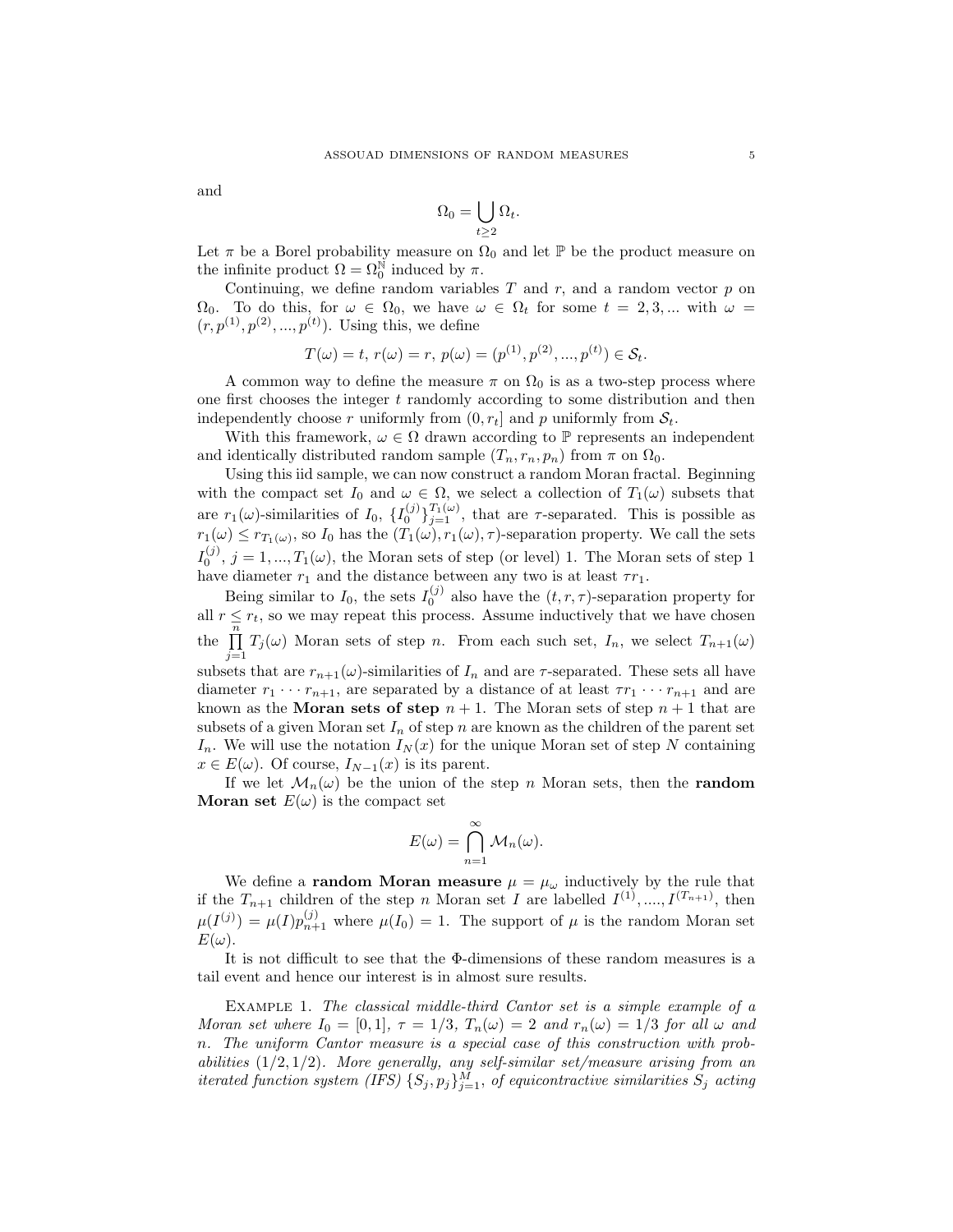on  $I_0$  and satisfying the strong separation condition, (meaning, the sets  $S_i(I_0)$  are disjoint) and associated probabilities  $p_j$ , is a random Moran set/measure in our sense.

<span id="page-5-1"></span>Example 2. Another natural class of examples of random Moran sets are the finite random 1-variable (homogeneous) models which arise from a finite family of iterated function systems,  $\{\mathcal{F}_i\}$ , where each IFS  $\mathcal{F}_i$  consists of equicontractive similarities acting on (the common set)  $I_0$  and satisfying the strong separation condition, where at each step in the construction we randomly choose one IFS to apply at that level. See [[24](#page-24-2)].

More generally, our construction can be thought of as a random 1-variable IFS construction where we have an uncountable family of IFSs with associated probabilities.

Other examples are given in Section [5.](#page-16-0)

**2.3. Preliminary Results.** Throughout the paper, we will assume  $L$  is the smallest integer such that

$$
2^{-L} \le \tau/2.
$$

First, we will verify that we can replace balls by suitable Moran sets for the calculation of the  $\Phi$ -dimensions. The  $\tau$ -separation condition is required for this.

<span id="page-5-0"></span>LEMMA 1. Fix  $\omega \in \Omega$ ,  $R > 0$  and  $x \in E(\omega)$ . Choose  $N = N(\omega)$  such that

$$
r_1(\omega) \cdots r_{N+1}(\omega) \leq R < r_1(\omega) \cdots r_N(\omega).
$$

Then

$$
I_{N+1}(x) \cap E(\omega) \subseteq B(x,R) \cap E(\omega) \subseteq I_{N-L}(x)
$$

and hence

$$
\mu(I_{N+1}(x)) \le \mu(B(x,R)) \le \mu(I_{N-L}(x)).
$$

PROOF. Since R is at least the diameter of any Moran set of step  $N + 1$ ,  $I_{N+1}(x) \subseteq B(x,R).$ 

Now consider all the step N Moran sets that intersect  $B(x, R)$ . If two of these sets, say  $I^{(1)}, I^{(2)}$ , are subsets of different Moran sets of level  $N - k$ , then the distance between these two sets, call it  $\delta$ , is at least the minimum distance between any two level  $N - k$  Moran sets and hence is at least  $\tau r_1 \cdots r_{N-k}$ . But  $\tau \geq 2^{1-L}$ and  $r_j \leq 1/2$ , hence

$$
\delta \geq 2 \cdot 2^{-L} r_1 \cdots r_{N-k} \geq 2r_1 \cdots r_{N-k} r_{N-k+1} \cdots r_{N-k+L}.
$$

As  $I^{(1)}$  and  $I^{(2)}$  both intersect  $B(x, R)$ , we must have  $\delta \leq 2R < 2r_1 \cdots r_N$  and therefore  $k < L$ . Thus all the step N Moran sets that intersect  $B(x, R)$  are subsets of the same Moran set of level  $N - L$ , namely  $I_{N-L}(x)$ . □

Next, we introduce the positive-valued random variables

$$
M_n = \max_j p_n^{(j)}, \ m_n = \min_j p_n^{(j)},
$$

$$
X_n = -\log M_n
$$
,  $Y_n = -\log m_n$ , and  $Z_n = -\log r_n$ .

Of course, the collections  $(M_n)_n$ ,  $(m_n)_n$ ,  $(X_n)_n$ ,  $(Y_n)_n$  and  $(Z_n)$  are all independent and identically distributed.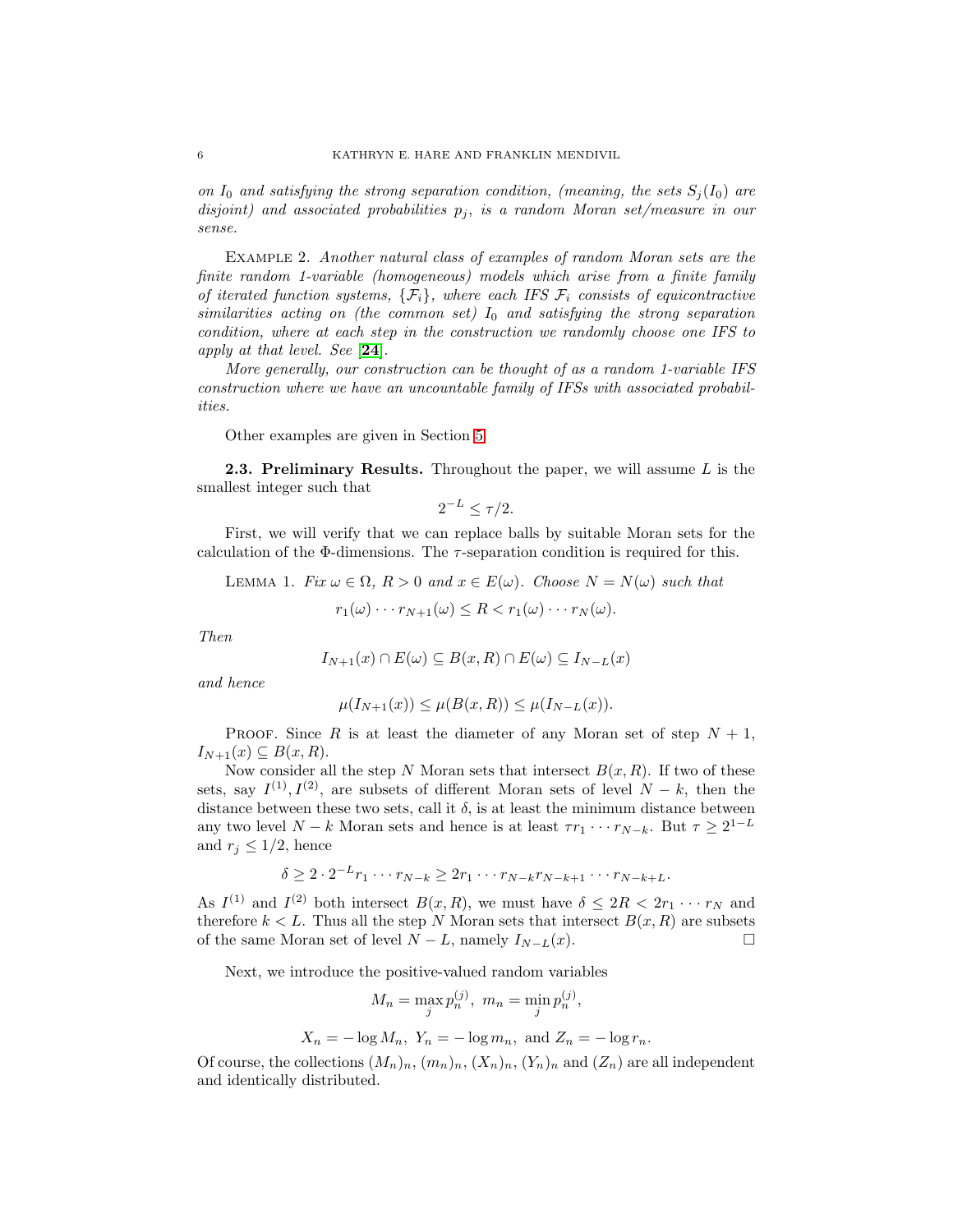Since  $\sum_{j=1}^{T_n} p_n^{(j)} = 1$  for each  $n, M_n \geq 1/T_n$ , so if the number of children is bounded, then  $\mathbb{E}(e^{\lambda X_1}) < \infty$  for any  $\lambda$ . More generally,  $\mathbb{E}(e^{\lambda W_1}) < \infty$  for  $W_1$  any of  $X_1, Y_1$  or  $Z_1$  if there exists  $\delta > 0$  such that  $W_1(\omega) > \delta$  a.s.

Basic Assumption: Throughout this paper we will assume that there exists some  $A > 0$  such that  $\mathbb{E}(e^{\lambda Z_1}) < \infty$  for all  $|\lambda| \leq A$ .

Note that this happens if and only if  $\mathbb{E}(r_1^{-A}) < \infty$ , as is true, for example, when the ratios  $r_n$  are uniformly distributed. This is an important assumption because we will make heavy use of the following probabilistic result, sometimes known as the Chernoff technique.

<span id="page-6-0"></span>THEOREM 1. ([[23](#page-24-4), Thm. 2.6]) Suppose  $(F_n)$  are iid rv's and for some  $A > 0$ ,  $\mathbb{E}(e^{\lambda F_1}) < \infty$  for all  $|\lambda| \leq A$ . Then for all  $a > 0$ , there exists  $b > 0$  such that

$$
\mathbb{P}\left(\left|\sum_{j=1}^k F_j - kE(F_1)\right| \geq a k\right) \leq \exp(-bk)
$$

for all  $k \in \mathbb{N}$ .

REMARK 2. (i) If W is a non-negative random variable with  $\mathbb{P}(W \leq x) \leq Cx^{\theta}$ for small x and  $\theta > 0$ , then  $\mathbb{E}(e^{-\lambda \log W}) = \mathbb{E}(W^{-\lambda}) < \infty$  for small  $|\lambda|$ . In particular this holds if W has a probability density function  $f(x)$  with  $f(x) \leq Cx^q$  and  $q > -1$ .

(ii) Since  $\{p \in \mathcal{S}_t : \min_i p_i \leq z\} \subseteq (\partial \mathcal{S}_t)_{2z}$  (the 2*z*-dilation of the boundary of  $(\mathcal{S}_t)$ , part (i) means it is enough that  $\mathbb{P}((\partial \mathcal{S}_t)_z) \leq Cz^{\theta}$  for some  $C, \theta > 0$  and small z to have  $\mathbb{E}(e^{\lambda Y}) < \infty$  for small  $|\lambda|$ . Thus if the probability distribution on  $S_t$  has bounded density function, this will be true.

(iii) Since  $\max_i p_i \geq 1/t$  for  $p \in S_t$ , we know that  $M_n$  is close to zero only when  $T_n$ , the number of children, is very large. Very roughly,  $\mathbb{P}(M_n \leq \lambda) \leq \mathbb{P}(T_n \geq$ 1/ $\lambda$ ). If  $\mathbb{P}(T = t) \leq Ct^{-\theta}$  with  $\theta > 1$  and the distribution on  $\mathcal{S}_t$  is uniform, then  $\mathbb{E}(e^{\lambda X}) < \infty$  for small  $|\lambda|$ . Thus this can happen even if  $\mathbb{E}(T) = \infty$  (take any  $\theta \in (1,2)$ .

NOTATION 1. Given a dimension function  $\Phi$  and random Moran set  $E(\omega)$ , we define the associated **depth function**  $\phi = \phi_\omega : \mathbb{N} \to \mathbb{N}$  by the rule that  $\phi_\omega(n)$  is the minimal positive integer k such that

<span id="page-6-1"></span>
$$
r_1(\omega) \cdots r_{n+k}(\omega) \le (r_1 \cdots r_n)^{1+\Phi(r_1 \cdots r_n)}.
$$

Consequently,

(2.2)  $r_1 \cdots r_{n+\phi(n)} \le (r_1 \cdots r_n)^{1+\Phi(r_1 \cdots r_n)}$  and

(2.3)  $r_1 \cdots r_{n+\phi(n)-1} > (r_1 \cdots r_n)^{1+\Phi(r_1 \cdots r_n)}$ .

This notion was introduced in [[11](#page-23-7)] to study the formulas for the Φ-dimensions of (deterministic) Cantor sets. There it was shown that if  $C$  is the central Cantor set with intervals of length  $r_1 \cdots r_n$  at step n and  $\inf_n r_n > 0$ , then

$$
\overline{\dim}_{\Phi} C = \limsup_{n} \left( \sup_{k \ge \phi(n)} \frac{n \log 2}{\log r_{n+1} \cdots r_{n+k}} \right)
$$

$$
\underline{\dim}_{\Phi} C = \liminf_{n} \left( \inf_{k \ge \phi(n)} \frac{n \log 2}{\log r_{n+1} \cdots r_{n+k}} \right).
$$

,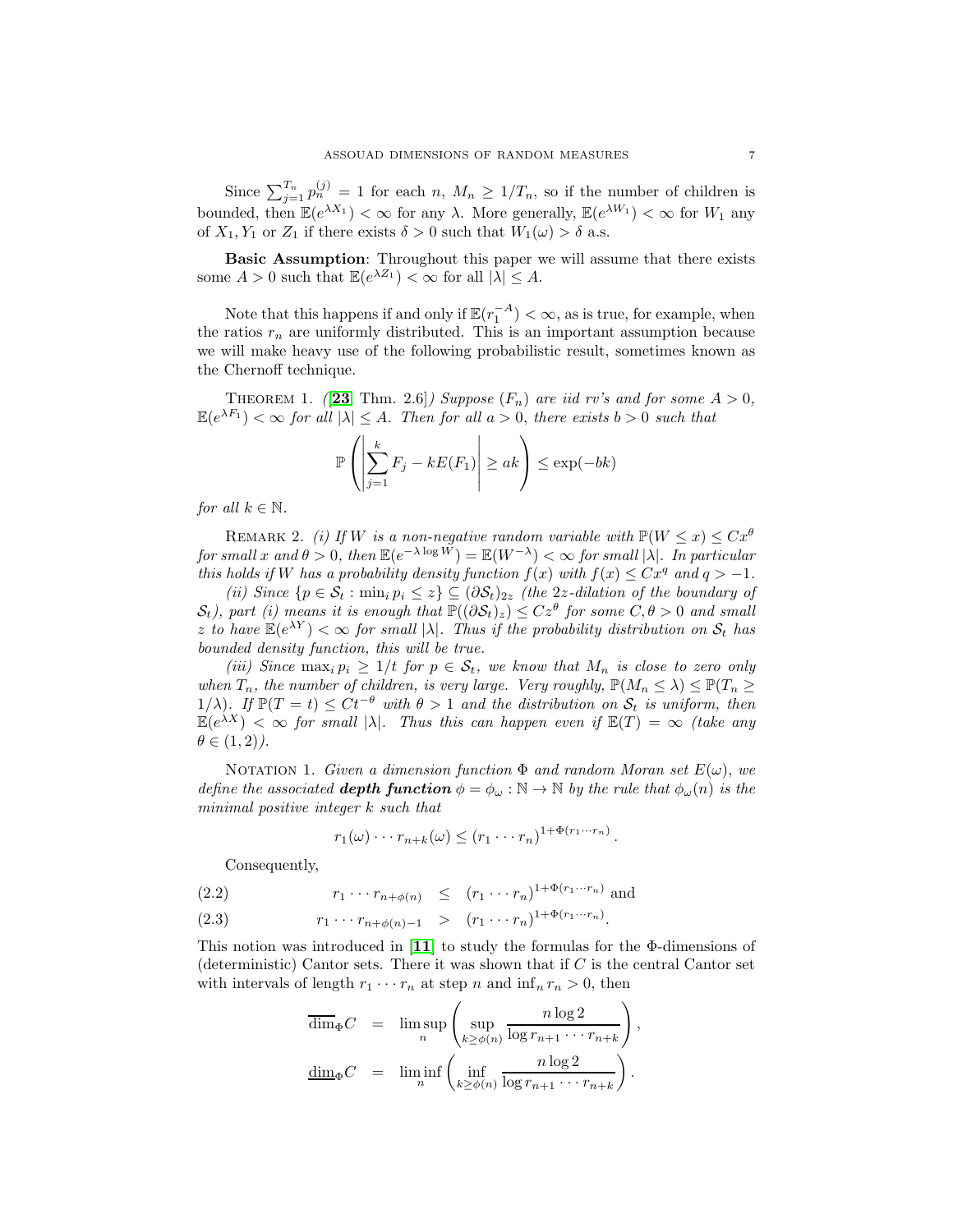In this situation, there is a simple relationship between  $\phi$  and  $\Phi$ : with  $C =$ inf  $r_n/\sup r_n$  we have  $\phi(n) - 1 \leq C_n \Phi(r_1 \cdots r_n) \leq \phi(n)$ .

For the random problem, it will be helpful to have information about the size of  $\phi_{\omega}(n)$  that is independent of  $\omega$  (in an almost sure sense). As we will see in the next result, the answer depends on how  $\Phi(x)$  compares with the function  $\log |\log x| / |\log x|$ .

<span id="page-7-0"></span>NOTATION 2. Given functions  $G, H : (0,1) \to \mathbb{R}^+$ , we define

(2.4) 
$$
\zeta_N^{(G)} = \frac{G(2^{-N}) \log(N \log 2)}{2\mathbb{E}(Z_1)}
$$

and

(2.5) 
$$
\chi_N^{(H)} = \frac{H(2^{-N})\log(2N\mathbb{E}(Z_1))}{\log 2}.
$$

<span id="page-7-1"></span>Apply Theorem [1](#page-6-0) to choose a constant B so that for all  $k \in \mathbb{N}$ ,

(2.6) 
$$
\mathbb{P}\left(\left|\sum_{j=1}^k Z_j - k \mathbb{E}(Z_1)\right| \geq k \mathbb{E}(Z_1)\right) \leq \exp(-Bk).
$$

<span id="page-7-2"></span>LEMMA 2. (i) Suppose  $\Phi(x) \geq G(x) \log |\log x| / |\log x|$  where G is non-decreasing as x decreases to 0 and  $G(x) \geq 4\mathbb{E}(Z_1)/B$  for all  $x \in (0,1)$ . Then

 $\mathbb{P}(\omega : \phi_{\omega}(N) < \zeta_N^{(G)} \ i.o.) = 0.$ 

(ii) If  $\Phi(x) \leq H(x) \log |\log x| / |\log x|$  where  $H(x)$  is non-increasing as x decreases to 0, then  $\mathbb{P}(\omega : \phi_{\omega}(N) > \chi_N^{(H)} i.o.) = 0.$ 

PROOF. (i) If  $\phi_{\omega}(N) < \zeta_N^{(G)} = \zeta_N$ , then

$$
r_1r_2\cdots r_{N+\zeta_N}\leq r_1r_2\cdots r_{N+\phi_\omega(N)}\leq (r_1\cdots r_N)^{1+\Phi(r_1\cdots r_N)},
$$

so

$$
r_{N+1}r_{N+2}\cdots r_{N+\zeta_N} \le (r_1\cdots r_N)^{\Phi(r_1\cdots r_N)}
$$

and therefore

$$
\sum_{j=N+1}^{N+\zeta_N} -\log r_j \geq \Phi(r_1 \cdots r_N) |\log r_1 \cdots r_N| \geq G(r_1 \cdots r_N) \log |\log r_1 \cdots r_N|.
$$

But  $r_1 \cdots r_N \leq 2^{-N}$ , so by monotonicity,  $G(r_1 \cdots r_N) \geq G(2^{-N})$  and  $|\log r_1 \cdots r_N| \geq$ N log 2. Hence if  $\phi_{\omega}(N) < \zeta_N$ , then

$$
\sum_{j=N+1}^{N+\zeta_N} Z_j = \sum_{j=N+1}^{N+\zeta_N} -\log r_j \ge G(2^{-N}) \log(N \log 2) = 2\zeta_N \mathbb{E}(Z_1),
$$

so the choice of  $B$  gives

$$
\mathbb{P}(\omega : \phi_{\omega}(N) < \zeta_N) = \mathbb{P}\left(\sum_{j=1}^{\zeta_N} Z_j \ge 2\zeta_N \mathbb{E}(Z_1)\right) \\
\le \mathbb{P}\left(\left|\sum_{j=1}^{\zeta_N} Z_j - \zeta_N \mathbb{E}(Z_1)\right| \ge \zeta_N \mathbb{E}(Z_1)\right) \le \exp(-B\zeta_N).
$$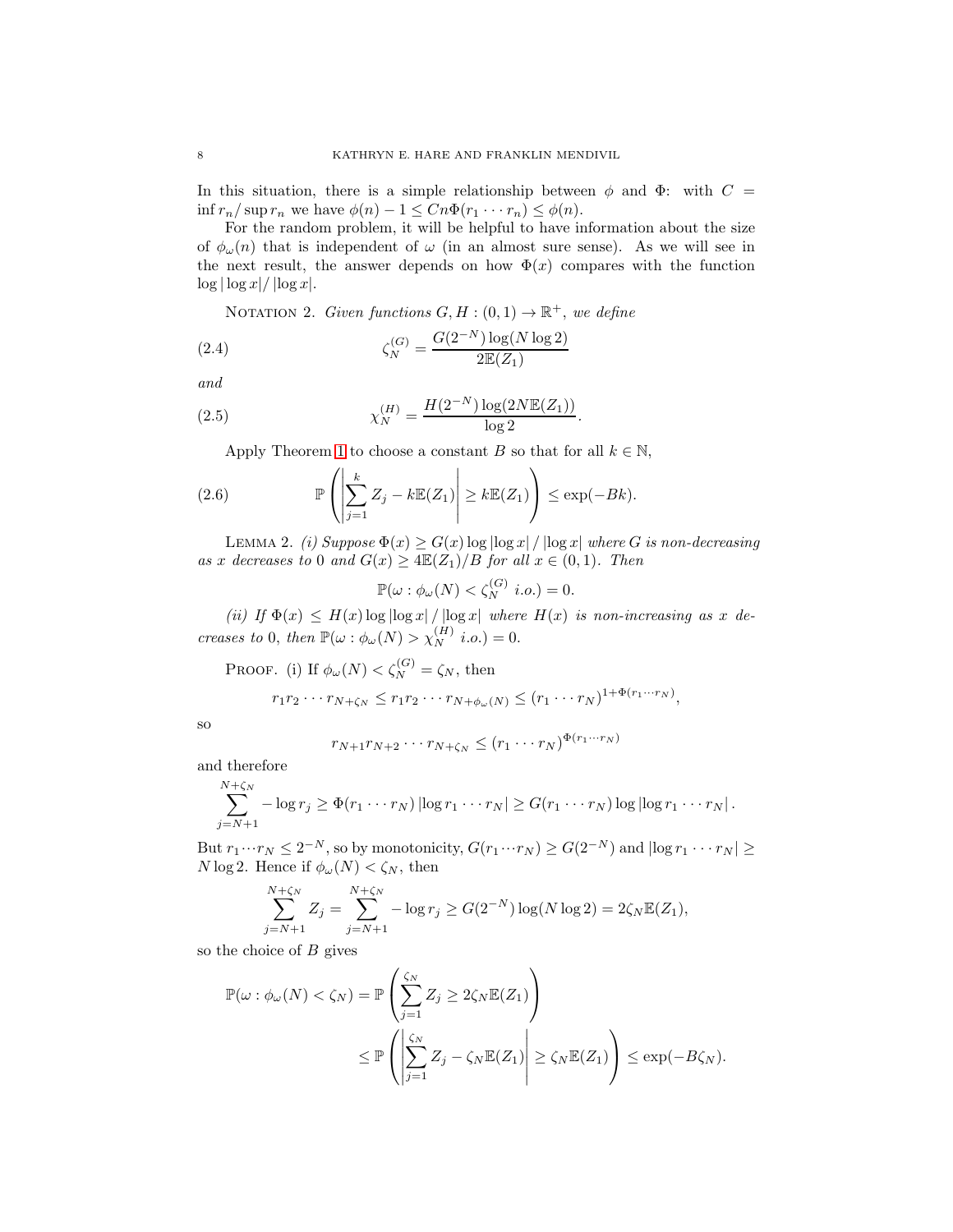Since  $G(2^{-N}) \geq 4\mathbb{E}(Z_1)/B$ , there is a constant c such that

(2.7) 
$$
\exp(-B\zeta_N) = (N \log 2)^{-BG(2^{-N})/2\mathbb{E}(Z_1)} \le cN^{-2}.
$$

Thus

$$
\sum_N \mathbb{P}(\omega : \phi_\omega(N) < \zeta_N) \leq c \sum_N N^{-2} < \infty
$$

and the Borel Cantelli lemma implies that  $\mathbb{P}(\omega : \phi_{\omega}(N) < \zeta_N^{(G)})$  i.o.) = 0.

(ii) The arguments are similar, but easier, for (ii). If  $\phi_{\omega}(N) > \chi_N^{(H)}$ , then

$$
r_1 \cdots r_{N+\chi_N} \ge r_1 \cdots r_{N+\phi(N)-1} \ge (r_1 \cdots r_N)^{1+\Phi(r_1 \cdots r_N)}.
$$

Hence

$$
\chi_N^{(H)} \log 2 \leq -\log r_{N+1} \cdots r_{N+\chi_N} \leq -\Phi(r_1 \cdots r_N) \log(r_1 \cdots r_N)
$$
  
=  $H(r_1 \cdots r_N) \log |\log r_1 \cdots r_N| \leq H(2^{-N}) \log |\log r_1 \cdots r_N|.$ 

Putting in the formula for  $\chi_N^{(H)}$  and taking exponentials gives

$$
2N\mathbb{E}(Z_1) \leq |\log r_1 \cdots r_N| = \sum_{i=1}^N -\log r_i.
$$

Applying Theorem [1](#page-6-0) again, we obtain

$$
\mathbb{P}(\phi_{\omega}(N) > \chi_N^{(H)}) \le \mathbb{P}\left(\sum_{i=1}^N Z_i \ge 2N \mathbb{E}(Z_1)\right) \le \exp(-BN)
$$

<span id="page-8-0"></span>and the Borel Cantelli lemma gives the result.

## 3. Dimension Results for Large Φ

**Terminology:** We call a dimension function  $\Phi$  **large** if it satisfies  $\Phi(x) \gg$  $\log |\log x|/|\log x|$ .

The constant functions  $\Phi = \delta > 0$  or any dimension function  $\Phi \to \infty$  are examples of large dimension functions.

<span id="page-8-1"></span>THEOREM 2. There is a set  $\Gamma$ , of full measure in  $\Omega$ , with the following properties:

(i) If there exists  $A > 0$  such that  $\mathbb{E}(e^{\lambda X_1}) < \infty$  for all  $|\lambda| \leq A$ , then  $\dim_{\Phi} \mu_{\omega} =$  $\mathbb{E}(X_1)/\mathbb{E}(Z_1)$  for all large dimension functions  $\Phi$  and for all  $\omega \in \Gamma$ .

(ii) If there exists  $A > 0$  such that  $\mathbb{E}(e^{\lambda Y_1}) < \infty$  for all  $|\lambda| \leq A$ , then  $\overline{\dim}_{\Phi} \mu_{\omega} =$  $\mathbb{E}(Y_1)/\mathbb{E}(Z_1)$  for all large dimension functions  $\Phi$  and for all  $\omega \in \Gamma$ .

Since positive constant functions are large dimension functions, the following corollary is immediate.

COROLLARY 1. If there exists  $A > 0$  such that  $\mathbb{E}(e^{\lambda X_1})$ ,  $\mathbb{E}(e^{\lambda Y_1}) < \infty$  for all  $|\lambda| \leq A$ , then  $\dim_{qL} \mu_\omega = \dim_F \mu_\omega = \mathbb{E}(X_1)/\mathbb{E}(Z_1)$  and  $\dim_{qA} \mu_\omega = \overline{\dim}_M \mu_\omega =$  $\mathbb{E}(Y_1)/\mathbb{E}(Z_1)$  almost surely.

We will abbreviate the statement 'there exists  $A > 0$  such that  $\mathbb{E}(e^{\lambda W}) < \infty$ for all  $|\lambda| \leq A'$  by  $\mathbb{E}(e^{\lambda W}) < \infty$  for small  $|\lambda|$  and set

$$
\underline{d} = \mathbb{E}(X_1)/\mathbb{E}(Z_1), \quad \overline{d} = \mathbb{E}(Y_1)/\mathbb{E}(Z_1).
$$

We begin with two lemmas. We recall that  $\zeta_N^{(\cdot)}$  was defined in [\(2.4\)](#page-7-0).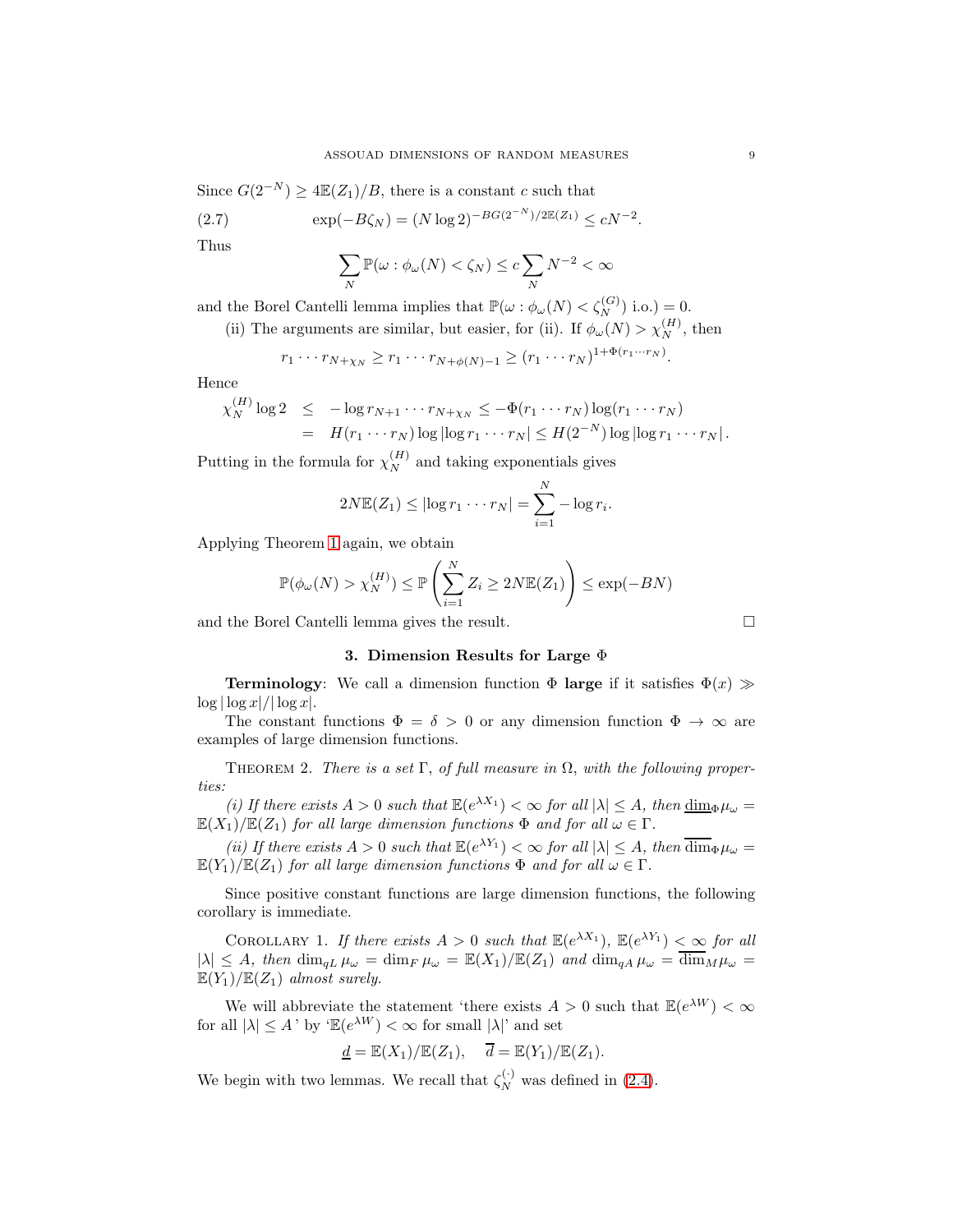<span id="page-9-0"></span>LEMMA 3. (i) Assume  $\mathbb{E}(e^{\lambda X_1}) < \infty$  for small  $|\lambda|$ . For each  $\varepsilon > 0$ , there is a constant  $K_{\varepsilon} \geq 1$  such that if

$$
F_N(\varepsilon) = \{\omega : \exists k \ge \zeta_N^{(K_\varepsilon)} - 1 \text{ with } \prod_{i=N+2}^{N+k-L-1} M_i^{-1} < \prod_{i=N+1}^{N+k} r_i^{-\underline{d}(1-\varepsilon)}\},
$$

then  $\mathbb{P}(F_N(\varepsilon)$  i.o.) = 0.

(ii) Assume  $\mathbb{E}(e^{\lambda Y_1}) < \infty$  for small  $|\lambda|$ . For each  $\varepsilon > 0$ , there is a constant  $K_{\varepsilon} \geq 1$  such that if

$$
G_N(\varepsilon) = \{ \omega : \exists k \ge \zeta_N^{(K_{\varepsilon})} - 1 \text{ with } \prod_{i=N-L+1}^{N+k} m_i^{-1} > \prod_{i=N+2}^{N+k-1} r_i^{-\overline{d}(1+\varepsilon)} \},
$$

then  $\mathbb{P}(G_N(\varepsilon)$  i.o.) = 0.

REMARK 3. We remark we can take the same constant  $K_{\varepsilon}$  in both parts; the choice of constant will be clear from the proof. We also note that once  $N$  is suitably large, we will have  $\zeta_N^{(K_{\varepsilon})} > \max(3, L+3)$ , whence the products above are well defined.

PROOF. To simplify notation, we will let  $\zeta_N^{(K_{\varepsilon})} = \zeta_N^{\varepsilon}$ . (i) Upon taking logarithms, we have

$$
F_N(\varepsilon) = \{ \omega : \exists k \ge \zeta_N^{\varepsilon} - 1 \text{ with } \sum_{j=N+2}^{N+k-L-1} X_j < \underline{d}(1-\varepsilon) \sum_{j=N+1}^{N+k} Z_j \}.
$$

The definition of  $d$  ensures that

$$
\underline{d}(1-\varepsilon)\sum_{j=N+1}^{N+k}Z_j=\underline{d}(1-\varepsilon)\left[\sum_{j=N+1}^{N+k}Z_j-k\mathbb{E}(Z_1)\right]+(1-\varepsilon)k\mathbb{E}(X_1).
$$

Pick  $N_0$  such that if  $k \geq \zeta_{N_0}^{\varepsilon} - 1$ , then  $(1-\varepsilon)k \leq (1-\varepsilon/2)(k-L-2)$  and  $(k-L-2)\varepsilon/4$  $\geq k\varepsilon/8$ . For all  $N \geq N_0$ , the set  $F_N(\varepsilon)$  is contained in

$$
\bigcup_{k \geq \zeta_N^{\varepsilon} - 1} \left\{ \sum_{j=N+2}^{N+k-L-1} X_j < \underline{d}(1-\varepsilon) \Big[ \sum_{j=N+1}^{N+k} Z_j - k \mathbb{E}(Z_1) \Big] + (1 - \frac{\varepsilon}{2}) (k - L - 2) \mathbb{E}(X_1) \right\}
$$
\n
$$
= \bigcup_{k \geq \zeta_N^{\varepsilon} - 1} \left\{ \sum_{j=N+2}^{N+k-L-1} X_j - (k - L - 2) \mathbb{E}(X_1) \Big] + \underline{d}(1-\varepsilon) \left[ k \mathbb{E}(Z_1) - \sum_{j=N+1}^{N+k} Z_j \right] \right\}
$$
\n
$$
\subseteq \bigcup_{k \geq \zeta_N^{\varepsilon} - 1} \left\{ \sum_{j=N+2}^{N+k-L-1} X_j - (k - L - 2) \mathbb{E}(X_1) \right] + \underline{d}(1-\varepsilon) \left[ k \mathbb{E}(Z_1) - \sum_{j=N+1}^{N+k} Z_j \right] \right\}
$$
\n
$$
< -\frac{(k - L - 2)\varepsilon}{4} \mathbb{E}(X_1) - \frac{k\varepsilon}{8} \mathbb{E}(X_1)
$$

.

Hence  $F_N(\varepsilon) \subseteq \bigcup_{k \geq \zeta_N^{\varepsilon} - 1} (A_k \bigcup B_k)$  where

$$
A_k = \left\{ \omega : \left| \sum_{i=2}^{k-L-1} X_i - (k-L-2) \mathbb{E}(X_1) \right| > \frac{(k-L-2)\varepsilon \mathbb{E}(X_1)}{4} \right\}
$$

and

$$
B_k = \left\{ \omega : \left| k \mathbb{E}(Z_1) - \sum_{i=1}^k Z_i \right| > \frac{k \varepsilon \mathbb{E}(X_1)}{8 \underline{d}(1-\varepsilon)} \right\} = \left\{ \omega : \left| k \mathbb{E}(Z_1) - \sum_{i=1}^k Z_i \right| > \frac{k \varepsilon \mathbb{E}(Z_1)}{8(1-\varepsilon)} \right\}.
$$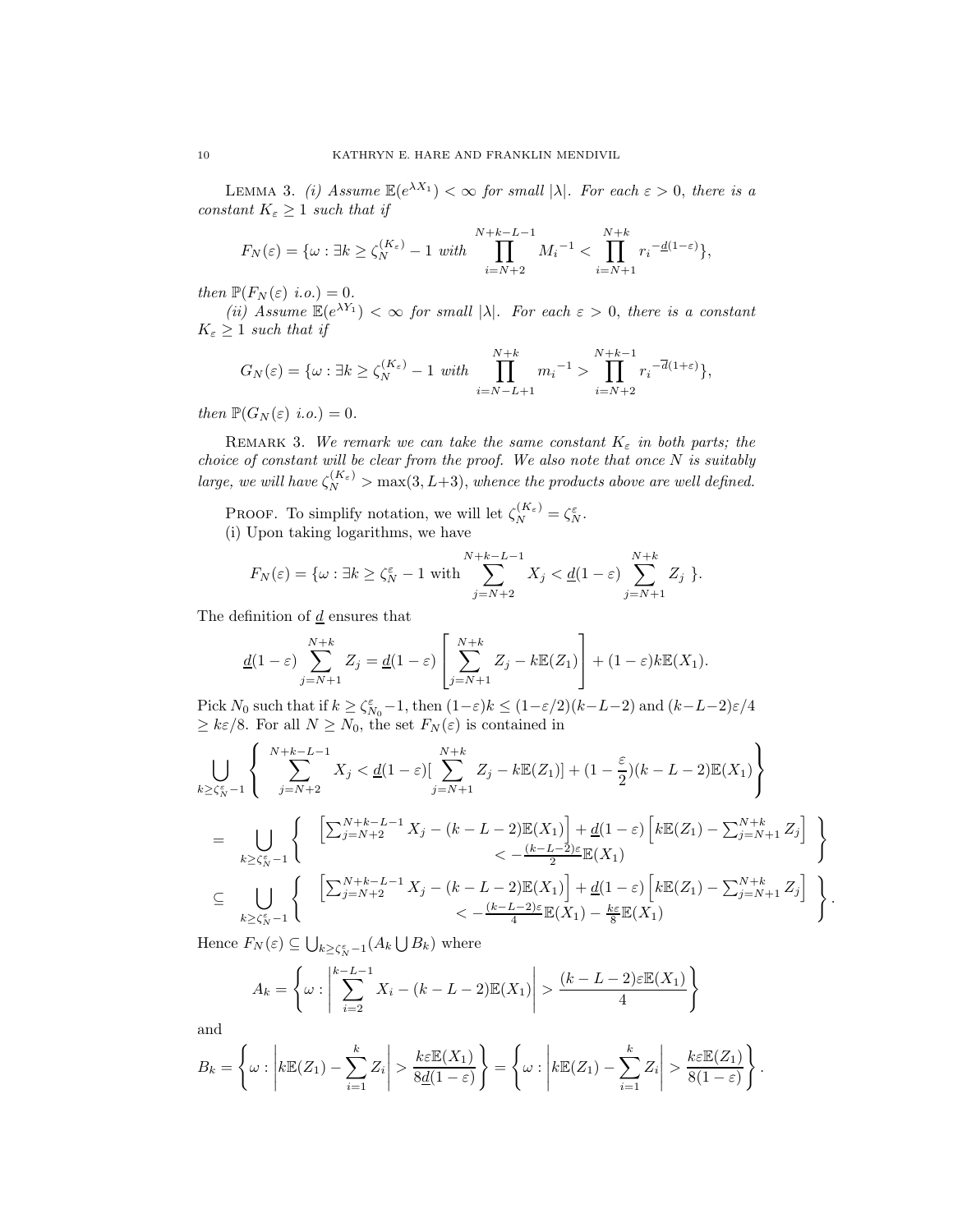From Theorem [1,](#page-6-0) there are constants  $a_{\varepsilon}, b_{\varepsilon} > 0$  such that  $\mathbb{P}(A_k) \leq e^{-a_{\varepsilon}(k-L-2)}$ and  $\mathbb{P}(B_k) \leq e^{-b_{\varepsilon}k}$  for all k. Thus there are constants  $C_{\varepsilon}$ ,  $c_{\varepsilon} > 0$  such that for large enough N,

$$
\mathbb{P}(F_N(\varepsilon)) \leq \sum_{k \geq \zeta_N - 1} \mathbb{P}(A_k) + \mathbb{P}(B_k) \leq C_{\varepsilon} e^{-c_{\varepsilon} \zeta_N^{\varepsilon}}.
$$

Choose  $K_{\varepsilon}$  sufficiently large to ensure that  $\exp(-c_{\varepsilon} \zeta_N^{\varepsilon}) \le N^{-2}$  for all N. With this choice,  $\sum_{N=1}^{\infty} \mathbb{P}(F_N(\varepsilon)) < \infty$  and hence the Borel Cantelli lemma gives the desired result.

(ii) This follows in a very similar fashion. The details are left for the reader.  $\Box$ 

<span id="page-10-0"></span>LEMMA 4. (i) Assume  $\mathbb{E}(e^{\lambda X_1}) < \infty$  for small  $|\lambda|$ . For each  $\varepsilon > 0$ , there is a constant  $K'_{\varepsilon} \geq 1$  such that  $\mathbb{P}(F'_{N}(\varepsilon))$  i.o.) = 0 where

$$
F_N'(\varepsilon) = \{ \omega : \exists k \ge \zeta_N^{(K'_{\varepsilon})} \text{ with } \prod_{i=N+1}^{N+k} M_i^{-1} > \prod_{i=N+1}^{N+k} r_i^{-\underline{d}(1+\varepsilon)} \}.
$$

(ii) Assume  $\mathbb{E}(e^{\lambda Y_1}) < \infty$  for small  $|\lambda|$ . For each  $\varepsilon > 0$ , there is a constant  $K'_{\varepsilon} \geq 1$  such that  $\mathbb{P}(G'_{N}(\varepsilon) \text{ i.o.}) = 0$  where

$$
G_N'(\varepsilon)=\{\omega: \exists k\ge \zeta_N^{(K'_{\varepsilon})}~ with~ \prod_{i=N+1}^{N+k}m_i^{-1}<\prod_{i=N+1}^{N+k}r_i^{-\overline{d}(1+\varepsilon)}\}.
$$

PROOF. Again we will only prove (i) as (ii) is similar and to simplify notation we will write  $\zeta_N^{(K'_{\varepsilon})} = \zeta_N^{\varepsilon}$ .

It is straightforward to see that

$$
F'_{N}(\varepsilon) = \bigcup_{k \geq \zeta_{N}^{\varepsilon}} \left\{ \sum_{j=N+1}^{N+k} X_{j} > \underline{d}(1+\varepsilon) \sum_{j=N+1}^{N+k} Z_{j} \right\}
$$
  
\n
$$
\subseteq \bigcup_{k \geq \zeta_{N}^{\varepsilon}} \left\{ \left[ \sum_{j=N+1}^{N+k} X_{j} - \mathbb{E}(X_{1})k \right] + \underline{d}(1+\varepsilon)[k \mathbb{E}(Z_{1}) - \sum_{j=N+1}^{N+k} Z_{j}] > \varepsilon k \mathbb{E}(X_{1}) \right\}
$$
  
\n
$$
\subseteq \bigcup_{k \geq \zeta_{N}^{\varepsilon}} \left\{ \left| \sum_{j=1}^{k} X_{j} - \mathbb{E}(X_{1})k \right| \geq \frac{\varepsilon k \mathbb{E}(X_{1})}{2} \right\} \bigcup \left\{ \left| k \mathbb{E}(Z_{1}) - \sum_{j=1}^{k} Z_{j} \right| \geq \frac{\varepsilon k \mathbb{E}(Z_{1})}{2(\varepsilon + 1)} \right\}.
$$

From Petrov's theorem,  $\mathbb{P}(F_N'(\varepsilon)) \leq C_{\varepsilon} e^{-c_{\varepsilon} \zeta_N^{\varepsilon}}$  for suitable constants  $C_{\varepsilon}, c_{\varepsilon} > 0$ . Again, make the choice of  $K'_{\varepsilon}$  to ensure  $\sum_{N} \mathbb{P}(F'_{N}(\varepsilon)) < \infty$ .

$$
\Box
$$

PROOF. [of Theorem [2\]](#page-8-1) We begin with some initial observations and notation that will be relevant to both the lower and upper Φ-dimensions.

Let  $\varepsilon > 0$  and take  $\mathcal{K}_{\varepsilon} = \max(K_{\varepsilon}, 4\mathbb{E}(Z_1)/B)$  where  $K_{\varepsilon}$  is the constant from Lemma [3](#page-9-0) and  $B$  arises from the probability theorem as outlined in  $(2.6)$ . Let

$$
\Phi^{(\mathcal{K}_{\varepsilon})}(x) = \mathcal{K}_{\varepsilon} \log |\log x| / |\log x|
$$

and take  $\zeta_N^{(\mathcal{K}_{\varepsilon})}$  as defined in [\(2.4\)](#page-7-0). To simplify notation, we will write  $\Phi^{\varepsilon}, \phi^{\varepsilon}$  and  $\zeta_N^\varepsilon$ .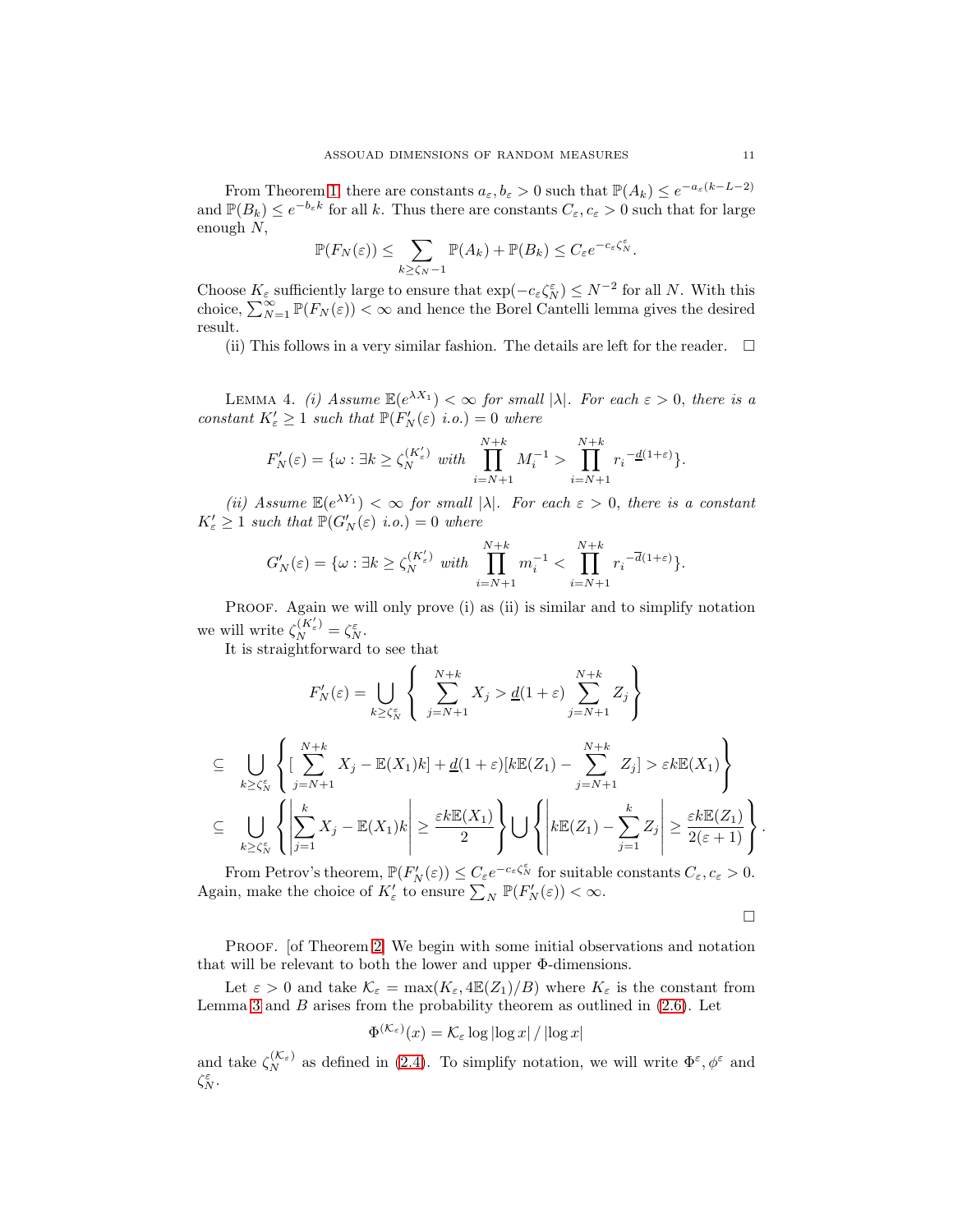According to Lemma [2,](#page-7-2) there is a set,  $\Gamma_{\varepsilon}$ , of full measure, with the property that for every  $\omega \in \Gamma_{\varepsilon}$  there is some integer  $\mathcal{N}_{\omega}$  such that for all  $N \geq \mathcal{N}_{\omega}$  we have  $\phi_{\omega}^{(\varepsilon)}(N) \geq \zeta_N^{(\varepsilon)}$ . Let  $\Gamma_{\varepsilon}(j)$  be the subset of  $\Gamma_{\varepsilon}$  with  $\mathcal{N}_{\omega} = j \in \mathbb{N}$ .

Since  $\zeta_N^{\varepsilon} \to \infty$ , we can choose  $J_0$  such that if  $N \geq J_0$ , then  $\zeta_N^{\varepsilon} \geq L + 4$ . Take  $\omega \in \Gamma_{\varepsilon}(j)$  and put  $J_j = \max(j, J_0)$ .

Given  $0 < r < R < r_1 \cdots r_{J_j}$ , choose  $N = N(\omega)$  and  $n = n(\omega) > N$  such that

$$
(3.1) \t\t\t r_1 \cdots r_{N+1} \leq R < r_1 \cdots r_N \text{ and}
$$

<span id="page-11-0"></span> $r_1 \cdots r_n \leq r < r_1 \cdots r_{n-1}.$ 

.

Note that  $N \geq J_i$ . Furthermore, we have the bounds

(3.2) 
$$
(r_{N+2} \cdots r_{n-1})^{-1} \leq \frac{R}{r} \leq (r_{N+1} \cdots r_n)^{-1}
$$

If  $r \leq r_1 \cdots r_{N+1+\phi^{\varepsilon}(N+1)}$ , then since the function  $x^{1+\Phi(x)}$  is increasing, [\(2.2\)](#page-6-1) tells us that

$$
r \le (r_1 \cdots r_{N+1})^{1+\Phi^{\varepsilon}(r_1 \cdots r_{N+1})} \le R^{1+\Phi^{\varepsilon}(R)}.
$$

On the other hand, if  $r \leq R^{1+\Phi^{\varepsilon}(R)}$ , then by [\(2.3\)](#page-6-1),

$$
r \le (r_1 \cdots r_N)^{1 + \Phi^{\varepsilon}(r_1 \cdots r_N)} \le r_1 \cdots r_{N + \phi^{\varepsilon}(N) - 1}
$$

and hence  $n \ge N + \phi_{\omega}^{\varepsilon}(N) - 1 \ge N + \zeta_{N}^{\varepsilon} - 1$ , so that  $n - L - 1 \ge N + 2$ . From Lemma [1](#page-5-0) we know

$$
\frac{\mu(I_{N+1}(x))}{\mu(I_{n-L-1}(x))} \le \frac{\mu(B(x,R))}{\mu(B(x,r))} \le \frac{\mu(I_{N-L}(x))}{\mu(I_n(x))}.
$$

Since

(3.3) 
$$
\frac{\mu(I_j(x))}{\mu(I_{j+s}(x))} = \frac{\mu(I_j(x))}{\mu(I_j(x))p_{j+1}^{(i_{j+1})}\cdots p_{j+s}^{(i_{j+s})}}
$$

for a suitable choice of probabilities  $p_{\ell}^{(i_{\ell})}$ ,  $\ell = j + 1, ..., j + s$ , we have

<span id="page-11-1"></span>
$$
(3.4) \qquad (M_{N+2}\cdots M_{n-L-1})^{-1} \leq \frac{\mu(B(x,R))}{\mu(B(x,r))} \leq (m_{N-L+1}\cdots m_n)^{-1}.
$$

Computation of the almost sure lower  $\Phi$ -dimension: Assume  $\mathbb{E}(e^{\lambda X_1})$  <  $\infty$  for small  $|\lambda|$ .

Since  $\phi_{\omega}^{(\varepsilon)}(N) \geq \zeta_N^{\varepsilon}$  for  $N \geq J_j$ , with the notation  $F_N(\varepsilon)$  from Lemma [3\(](#page-9-0)i) we have

$$
\left\{\omega \in \Gamma_{\varepsilon}(j) : \exists k \ge \phi_{\omega}^{\varepsilon}(N) - 1 \text{ with } \prod_{i=N+2}^{N+k-L-1} M_i^{-1} < \prod_{i=N+1}^{N+k} r_i^{-\underline{d}(1-\varepsilon)} \right\} \subseteq F_N(\varepsilon).
$$

By Lemma [3,](#page-9-0)  $\mathbb{P}(F_N(\varepsilon) \text{ i.o}) = 0$ , so  $\{(F_N(\varepsilon) \text{ i.o}\}^c = \Lambda_{\varepsilon} \text{ where } \Lambda_{\varepsilon} \text{ has full measure.}\$ Thus the set  $\Delta_{\varepsilon}(j) = \Lambda_{\varepsilon} \cap \Gamma_{\varepsilon}(j)$  has full measure in  $\Gamma_{\varepsilon}(j)$ . Moreover, it has the property that for each  $\omega \in \Delta_{\varepsilon}(j)$ , there is an integer  $N_{\varepsilon,j}(\omega) \geq J_j$  so that if  $N \geq N_{\varepsilon,j}(\omega)$ , then for every  $k \geq \phi_{\omega}^{\varepsilon}(N) - 1$  we have

$$
(M_{N+2}\cdots M_{N+k-L-1})^{-1} \ge (r_{N+1}\cdots r_{N+k})^{-\underline{d}(1-\varepsilon)}.
$$

For  $\omega \in \Delta_{\varepsilon}(j)$ , set  $\rho(\varepsilon, \omega) = r_1 \cdots r_{N_{\varepsilon,j}(\omega)}$ . If  $R \leq \rho(\varepsilon, \omega)$  satisfies [\(3.1\)](#page-11-0), then  $N \geq N_{\varepsilon,j}(\omega)$ , hence there can be no choice of  $k \geq \phi_{\omega}^{\varepsilon}(N) - 1$  with

$$
(M_{N+2}\cdots M_{N+k-L-1})^{-1} < (r_{N+1}\cdots r_{N+k})^{-\underline{d}(1-\varepsilon)}.
$$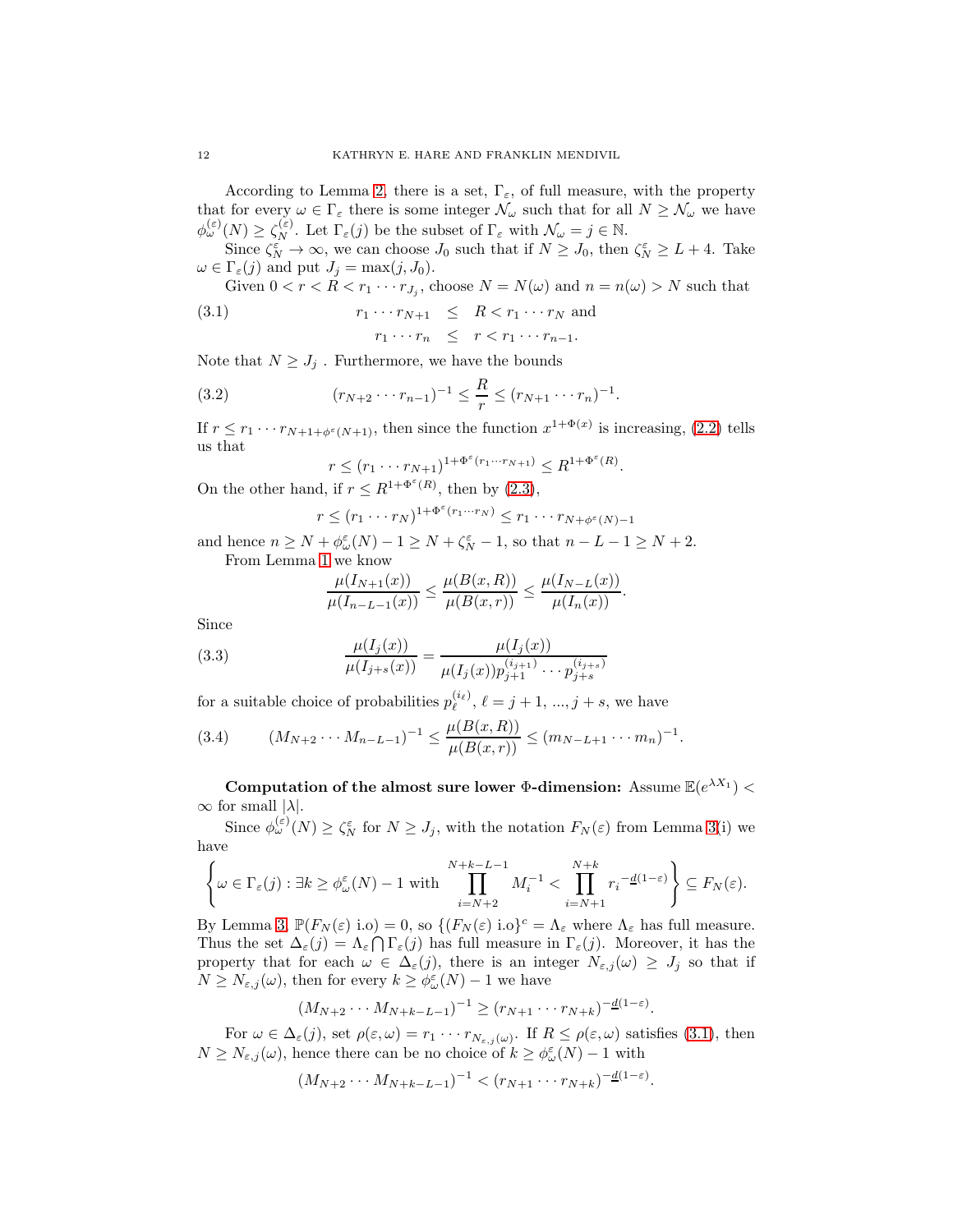We deduce that for all  $r \leq R^{1+\Phi(R)} \leq \rho(\varepsilon,\omega)$  and for all  $x \in E(\omega)$ ,

$$
\frac{\mu(B(x,R))}{\mu(B(x,r))} \ge (M_{N+2} \cdots M_{n-L-1})^{-1} \ge (r_{N+1} \cdots r_n)^{-\underline{d}(1-\varepsilon)} \ge \left(\frac{R}{r}\right)^{\underline{d}(1-\varepsilon)}
$$

Let  $\Delta_{\varepsilon} = \bigcup_{j=1}^{\infty} \Delta_{\varepsilon}(j)$ . This is a set of measure one and we have just shown that  $\underline{\dim}_{\Phi^{\varepsilon}}\mu_{\omega} \geq \underline{d}(1-\varepsilon)$  for all  $\omega \in \Delta_{\varepsilon}$ . Take a sequence  $\varepsilon_i \to 0$  and let  $\Delta = \bigcap_{i=1}^{\infty} \Delta_{\varepsilon_i}$ . Of course,  $\mathbb{P}(\Delta) = 1$  and  $\underline{\dim}_{\Phi^{\{\varepsilon_i\}}} \mu_\omega \geq \underline{d}(1 - \varepsilon_i)$  for all  $\omega \in \Delta$ .

Now suppose  $\Phi$  is any large dimension function. Given any  $\varepsilon_i$ , we have  $\Phi(x) \geq$  $\Phi^{(\varepsilon_i)}(x)$  for small enough x and therefore  $\underline{\dim}_{\Phi}\mu_\omega \ge \underline{\dim}_{\Phi^{(\varepsilon_i)}}\mu_\omega$  for all  $\omega$ . We conclude that  $\underline{\dim}_{\Phi}\mu_{\omega} \geq \underline{d}(1-\varepsilon_i)$  for all  $\omega \in \Delta$  and for all i, and consequently,  $\underline{\dim}_{\Phi}\mu_{\omega} \geq \underline{d}$  on  $\Delta$ .

For the opposite inequality, fix  $\varepsilon > 0$  and choose  $K'_{\varepsilon}$  and  $F'_{N}(\varepsilon)$  as in Lemma [4\(](#page-10-0)i) so that  $\{F'_N(\varepsilon) \text{ i.o.}\}^c = \Delta'_\varepsilon$  is a set of measure one. That means, for all  $\omega \in$  $\Delta'_{\varepsilon}$  there are arbitrarily large  $N$  with the property that for all large enough  $k,$ 

$$
(M_{N+1}\cdots M_{N+k})^{-1}\leq (r_{N+1}\cdots r_{N+k)})^{-\underline{d}(1+\varepsilon)}.
$$

Let  $\Phi$  be any large dimension function. For  $\omega \in \Delta'_\varepsilon$  , take

$$
R_N = \tau r_1(\omega) \cdots r_N(\omega)/2.
$$

As  $\tau/2 \geq 2^{-L} \geq r_{N+1} \cdots r_{N+L}$ , we have  $R_N \geq r_1 \cdots r_{N+L}$  and thus if  $k \geq \phi_\omega(N+L)$ , then

$$
\varrho_{N,k} := r_1 \cdots r_{N+L+k} \leq R_N^{1+\Phi(R_N)}.
$$

Fix some Moran set of level N and for each  $k \geq L + \phi(N+L)$  consider a descendent Moran set of step  $N + k$  where at each step from  $N + 1$  to  $N + k$  we select the child that is assigned the maximum probability. Choose  $x = x_{N,k} \in E(\omega)$  in that descendent, so  $B(x, \varrho_{N,k}) \supseteq I_{N+k}(x)$ . Since the distance from x to any Moran set of level N, other than  $I_N(x)$ , is at least  $2R_N$ , we have  $B(x, R_N) \cap E(\omega) \subseteq I_N(x)$ , and therefore

$$
\frac{\mu(B(x, R_N))}{\mu(B(x, \varrho_{N,k}))} \leq \frac{\mu(I_N(x))}{\mu(I_{N+k}(x))} = (M_{N+1} \cdots M_{N+k})^{-1}.
$$

Hence there are choices of  $k \geq \phi_{\omega}(N+L)$  such that

$$
\frac{\mu(B(x,R_N))}{\mu(B(x,\varrho_{N,k}))} \le (r_{N+1} \cdots r_{N+k})^{-\underline{d}(1+\varepsilon)} = C_{\varepsilon} \left(\frac{R_N}{\varrho_{N,k}}\right)^{\underline{d}(1+\varepsilon)}
$$

(with constant  $C_{\varepsilon} = (2/\tau)^{\underline{d}(1+\varepsilon)}$ ). It follows that  $\underline{\dim}_{\Phi}\mu_{\omega} \leq (1+\varepsilon)\underline{d}$  for every  $\omega \in \Delta_{\varepsilon}'$ . Again, take a sequence  $\varepsilon_i \to 0$  and let  $\Delta' = \bigcap_{i=1}^{\infty}$  $i=1$  $\Delta_{\varepsilon_i}^\prime,$  a set of full measure. Obviously,  $\underline{\dim}_{\Phi}\mu_{\omega} \leq \underline{d}$  for all  $\omega \in \Delta'$ .

Combining these facts, we see that  $\dim_{\Phi}\mu_{\omega} = d$  for all large dimension functions  $\Phi$  and for every  $\omega \in \Delta \bigcap \Delta'$ , a set of measure one.

Computation of the almost sure upper  $\Phi$ -dimension: This computation is very similar to that of the lower Φ-dimension. First, use the upper bound in [\(3.4\)](#page-11-1),

$$
\frac{\mu(B(x,R))}{\mu(B(x,r))} \le (m_{N-L+1}\cdots m_n)^{-1},
$$

.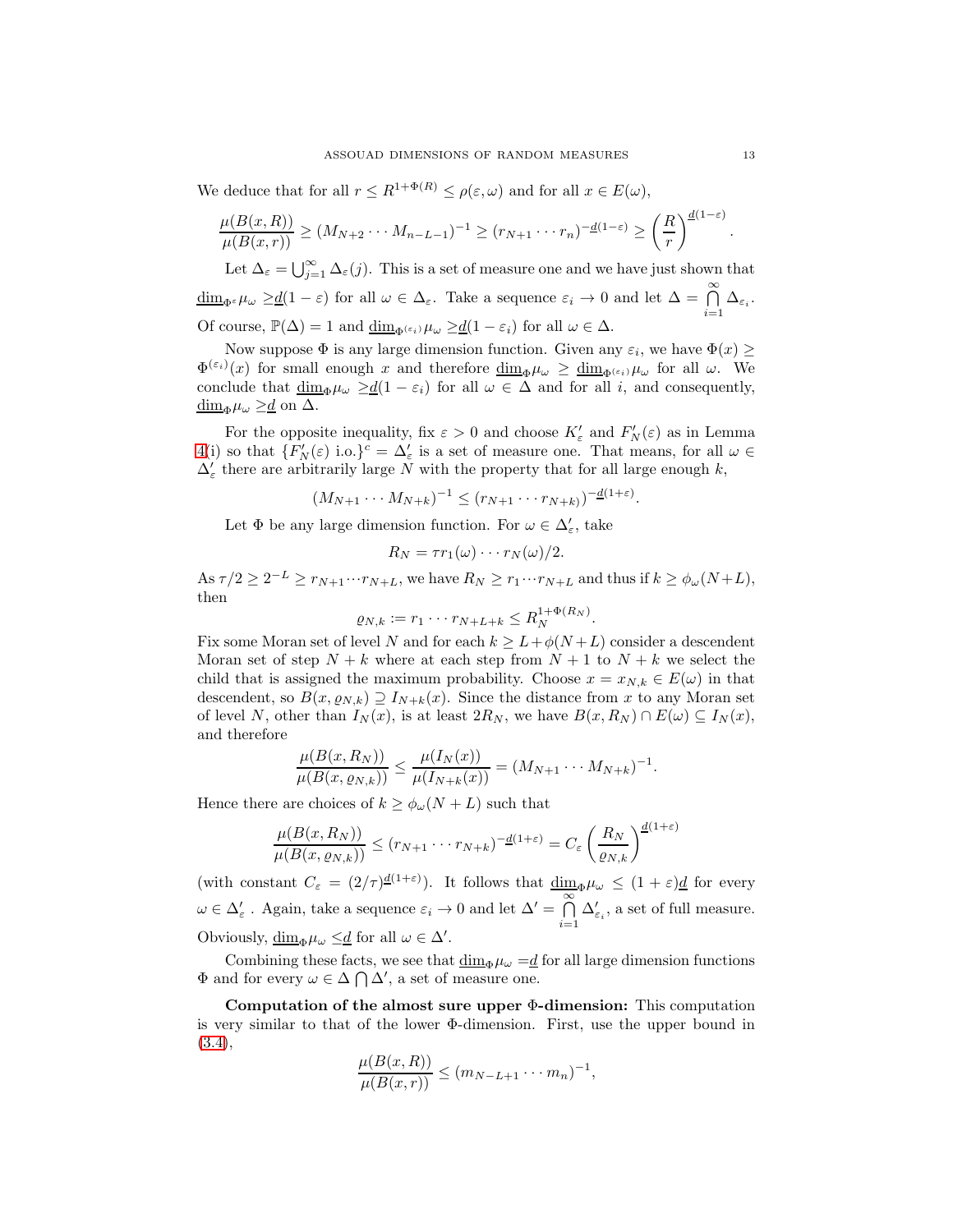together with Lemma [3\(](#page-9-0)ii) to prove that for each  $\varepsilon > 0$  there is a set of full measure,  $\Delta_{\varepsilon}$ , such that  $\overline{\dim}_{\Phi}(\kappa_{\varepsilon})\mu_{\omega} \leq \overline{d}(1+\varepsilon)$  for a suitable choice of constant  $\mathcal{K}_{\varepsilon}$ . But any large dimension function  $\Phi$  dominates the function  $\Phi^{(\mathcal{K}_{\varepsilon})}$  for small enough x, hence  $\overline{\dim}_{\Phi}\mu_{\omega} \leq \overline{d}(1+\varepsilon)$  on  $\Delta_{\varepsilon}$ , as well. Then use Lemma [4\(](#page-10-0)ii), along with  $R_N = r_1 \cdots r_N$ ,  $\varrho_{N,k} = \tau r_1 \cdots r_{N+k}/2$  and  $x_{N,k} \in E(\omega) \bigcap I_N$  belonging to a Moran descendent of level  $N + k$ , where at each step  $N + 1$  to  $N + k$  we choose a Moran set where the minimal probability is assigned, to deduce that  $\overline{\dim}_{\Phi}\mu_{\omega} \ge \overline{d}(1-\varepsilon)$  on some set  $\Delta'_{\varepsilon}$ of full measure (independent of the choice of  $\Phi$ ). To complete the proof, take a sequence  $\varepsilon_i \to 0$  as before.

Of course, we can take as  $\Gamma$  the intersection of the two sets of full measure where the upper and lower  $\Phi$  dimensions are the appropriate values.

<span id="page-13-0"></span>REMARK 4. Note that the proof actually shows that if  $\varepsilon > 0$ , then (in the notation of the proof)  $\underline{\dim}_{\Phi(\mathcal{K}_{\varepsilon})}\mu_{\omega} \geq \underline{d}(1-\varepsilon)$  and  $\overline{\dim}_{\Phi(\mathcal{K}_{\varepsilon})}\mu_{\omega} \leq \overline{d}(1+\varepsilon)$  a.s.

### 4. Dimension Results for Small Φ

**Terminology:** We call a dimension function  $\Phi$  small if it satisfies  $\Phi(x) \ll$  $\log |\log x|/|\log x|$ .

The constant function  $\Phi = 0$  (giving the Assouad dimension) is an example of a small Φ.

NOTATION 3. Put

$$
\alpha = \inf\{s : \log m_1/\log r_1 \le s \ a.s.\} = \text{ess sup } \log m_1/\log r_1,
$$

and

$$
\beta = \sup\{t : \log M_1 / \log r_1 \ge t \text{ a.s.}\} = \text{ess inf } \log M_1 / \log r_1.
$$

Obviously  $\alpha \geq \beta$ . Here are some other easy facts.

LEMMA 5. (i) If ess sup  $M_1 = 1$ , or ess inf  $r_1 = 0$  but ess inf  $M_1 \neq 0$ , then  $\beta = 0$ . If ess inf  $m_1 = 0$ , but ess inf  $r_1 \neq 0$ , then  $\alpha = \infty$ .

(ii) If  $\{r_1, m_1\}$  are independent random variables and ess inf  $m_1 = 0$ , then  $\alpha = \infty$ .

PROOF. Part (i) is obvious.

(ii) Since  $r_1(\omega) > 0$  for all  $\omega$ , there must be some  $\varepsilon > 0$  such that  $\mathbb{P}(r_1 \geq \varepsilon) > 0$ . The independence of  $r_1$  and  $m_1$  ensures that for any  $q \in \mathbb{R}^+$ ,

$$
\mathbb{P}(-\log m_1 \ge -q \log r_1) \ge \mathbb{P}(-\log m_1 \ge -q \log \varepsilon \text{ and } -\log r_1 \le -\log \varepsilon)
$$
  
= 
$$
\mathbb{P}(-\log m_1 \ge -q \log \varepsilon) \mathbb{P}(-\log r_1 \le -\log \varepsilon)
$$
  
= 
$$
\mathbb{P}(m_1 \le \varepsilon^q) \mathbb{P}(r_1 \ge \varepsilon).
$$

But  $\mathbb{P}(m_1 \leq \varepsilon^q) > 0$  as ess inf  $m_1 = 0$  and therefore  $\alpha = \infty$ .

<span id="page-13-1"></span>THEOREM 3. There is a set  $\Gamma$ , of full measure in  $\Omega$ , with the following properties:

(i)  $\underline{\dim}_{\Phi}\mu_{\omega} \leq \beta$  and  $\overline{\dim}_{\Phi}\mu_{\omega} \geq \alpha$  for all small dimension functions  $\Phi$  and all  $ω ∈ Γ$ .

(ii) If either ess inf  $M_j > 0$  or ess inf  $r_j > 0$ , then  $\underline{\dim}_{\Phi} \mu_\omega \geq \beta$  for all dimension functions  $\Phi$  and all  $\omega \in \Gamma$ .

(iii) If either ess inf  $m_j > 0$  or ess inf  $r_j > 0$ , then  $\dim_{\Phi}\mu_\omega \leq \alpha$  for all dimension functions  $\Phi$  and all  $\omega \in \Gamma$ .

$$
\sqcup
$$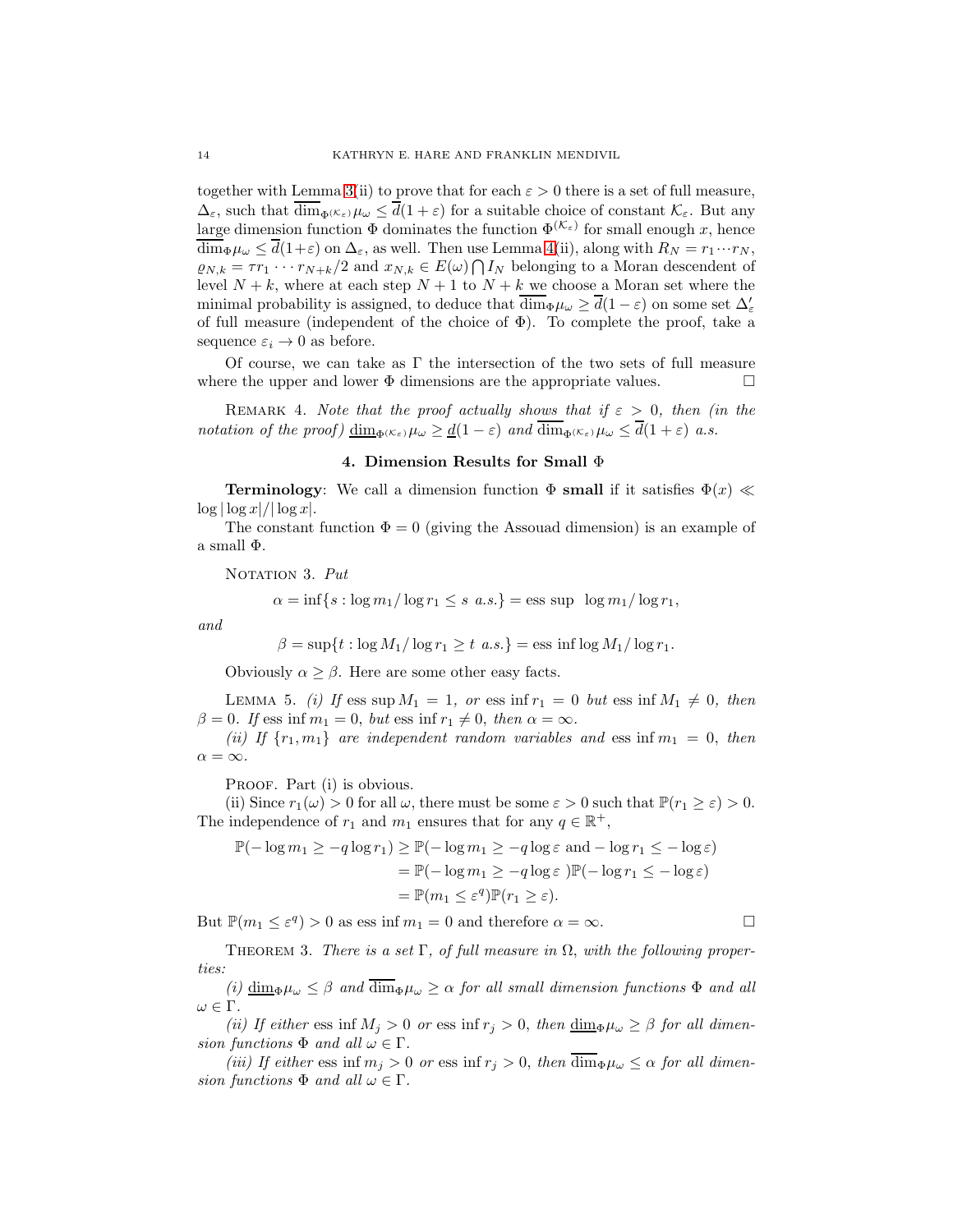Here are some immediate consequences.

COROLLARY 2. If ess inf  $r_j > 0$ , then  $\underline{\dim}_{\Phi}\mu_{\omega} = \dim_L \mu_{\omega} = \beta$  and  $\overline{\dim}_{\Phi}\mu_{\omega} =$  $\dim_A \mu_\omega = \alpha$  for all small  $\Phi$  and almost every  $\omega$ . If the number of children is bounded, then  $\dim_{\Phi}\mu_{\omega} = \dim_L \mu_{\omega} = \beta$  for all small  $\Phi$  and a.e.  $\omega$ .

PROOF. [of Theorem [3\]](#page-13-1) (i) We will assume  $\alpha < \infty$ ; the proof for  $\alpha = \infty$  is similar and left for the reader. The definition of  $\alpha$  ensures that given  $\varepsilon > 0$ , we can choose  $q(\varepsilon) \leq \exp(-3)$  with

$$
0 < q(\varepsilon) \le \mathbb{P}(-\log m_1 \ge (\alpha - \varepsilon)(-\log r_1)).
$$

Let

$$
\Phi^{\varepsilon}(x) = \frac{\log 2}{2 \left| \log q(\varepsilon) \right|} \frac{\log |\log x|}{\left| \log x \right|} \text{ and } \chi_N^{\varepsilon} = \frac{\log(2N \mathbb{E}(Z_1))}{2 \left| \log q(\varepsilon) \right|}
$$

and obtain the set,  $\Gamma_{\varepsilon}$ , of full measure from Lemma [2,](#page-7-2) with the property that  $\phi_\omega^{\varepsilon}(N) \leq \chi_N^{\varepsilon}$  eventually for all  $\omega \in \Gamma_{\varepsilon}$ . Set  $J_N(\varepsilon) = \lceil \chi_N^{\varepsilon} \rceil$  (meaning, the next integer) and let

$$
G_N^{\varepsilon} = \left\{ (m_{N+1} \cdots m_{N+J_N(\varepsilon)})^{-1} \ge (r_{N+1} \cdots r_{N+J_N(\varepsilon)})^{-(\alpha-\varepsilon)} \right\}.
$$

As the random variables  $\{m_i\}$  are independent and identically distributed, as are the random variables  $\{r_i\},\$ 

$$
\mathbb{P}(G_N^{\varepsilon}) = \mathbb{P}\left(\sum_{i=1}^{J_N(\varepsilon)} -\log m_i \geq (\alpha - \varepsilon) \sum_{i=1}^{J_N(\varepsilon)} -\log r_i\right)
$$
  
\n
$$
\geq \mathbb{P}(-\log m_i \geq (\alpha - \varepsilon)(-\log r_i) \text{ for each } i = 1, ..., J_N(\varepsilon))
$$
  
\n
$$
= \prod_{i=1}^{J_N(\varepsilon)} \mathbb{P}(-\log m_i \geq (\alpha - \varepsilon)(-\log r_i)) \geq q(\varepsilon)^{J_N(\varepsilon)}.
$$

It is easy to check that  $q(\varepsilon)^{J_N(\varepsilon)} \geq 1/N$  for large N, thus if we set  $N_k = k \log k$ , then

$$
\sum_{k} \mathbb{P}(G_{N_k}^{\varepsilon}) \ge \sum_{k} q(\varepsilon)^{J_{N_k}(\varepsilon)} \ge \sum_{k} \frac{1}{k \log k} = \infty.
$$

The fact that  $|\log q(\varepsilon)| \ge 3$  ensures that  $N_{k+1} - N_k \ge \log(k+1) > J_{N_k}(\varepsilon)$  (for large k), hence the events  $G_{N_k}^{\varepsilon}$  are independent and the Borel Cantelli lemma implies  $G_{N_k}^\varepsilon$  occurs infinitely often with probability one, say on  $\Gamma'_\varepsilon.$ 

For  $\omega \in \Gamma_{\varepsilon} \cap \Gamma'_{\varepsilon} = \Delta_{\varepsilon}$ , choose  $\mathcal{N}_{\omega}$  such that for  $N \geq \mathcal{N}_{\omega}, \ \phi_{\omega}^{\varepsilon}(N) \leq \chi_{N}^{\varepsilon}$ . Put  $R_N = r_1(\omega) \cdots r_N(\omega)$  and  $\varrho_N = \tau r_1 \cdots r_{N+J_N(\varepsilon)}/2$ . As  $J_N(\varepsilon) \geq \phi_{\omega}^{\varepsilon}(N)$ ,  $\rho_N \leq R_N^{1+\Phi^{\varepsilon}(R_N)}$ . Take any Moran set  $I_N$  of step N and consider the descendent at step  $N+J_N(\varepsilon)$  where the minimal probability was chosen each time. Let  $x_N \in E(\omega)$ belong to that descendent. The separation property and size of  $\varrho_N$  ensures that  $B(x_N, \varrho_N) \cap E(\omega) \subseteq I_{N+J_N(\varepsilon)}(x)$ , while  $B(x_N, R_N) \supseteq I_N(x)$ . Hence

$$
\frac{\mu(B(x_N, R_N))}{\mu(B(x_N, \varrho_N))} \ge \frac{\mu(I_N(x))}{\mu(I_{N+J_N(\varepsilon)}(x))} = (m_{N+1} \cdots m_{N+J_N(\varepsilon)})^{-1}.
$$

For infinitely many  $N \in \{N_k\},\$ 

$$
(m_{N+1}\cdots m_{N+J_N(\varepsilon)})^{-1}\geq (r_{N+1}\cdots r_{N+J_N(\varepsilon)})^{-(\alpha-\varepsilon)}=\left(\frac{\tau}{2}\right)^{\alpha-\varepsilon}\left(\frac{R}{r}\right)^{\alpha-\varepsilon},
$$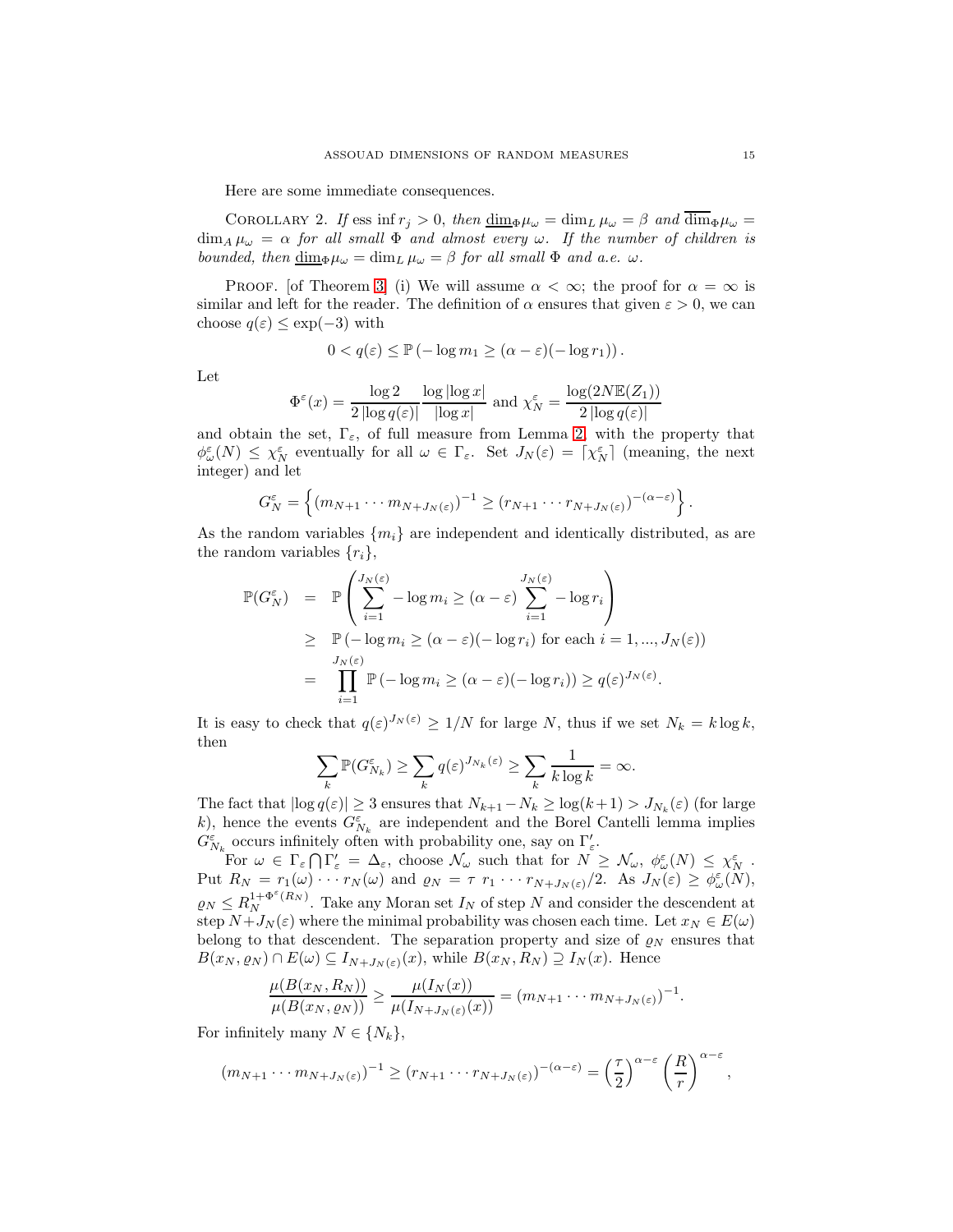thus for suitable arbitrarily small R,  $r \leq R^{1+\Phi(R)}$  and  $x \in E(\omega)$ , we have

$$
\frac{\mu(B(x,R))}{\mu(B(x,r))} \ge C_{\varepsilon} \left(\frac{R}{r}\right)^{\alpha-\varepsilon}
$$

for a constant  $C_{\varepsilon} > 0$ . That implies  $\overline{\dim}_{\Phi^{\varepsilon}} \mu_{\omega} \geq \alpha - \varepsilon$  for all  $\omega \in \Delta_{\varepsilon}$ .

If  $\Phi$  is any small dimension function, then  $\Phi(x) \leq \Phi^{\varepsilon}(x)$  for small x and consequently  $\overline{\dim}_{\Phi}\mu_{\omega} \ge \overline{\dim}_{\Phi^{\varepsilon}}\mu_{\omega} \ge \alpha - \varepsilon$  for all  $\omega \in \Delta_{\varepsilon}$ . Taking a sequence  $\varepsilon_i \to 0$ , we conclude that  $\dim_{\Phi} \mu_{\omega} \geq \alpha$  for all  $\omega \in \Delta = \bigcap \Delta_{\varepsilon_i}$ , a set of full measure.

The arguments are similar for the lower dimension, but in this case we begin with

$$
0 < q(\varepsilon) \le \mathbb{P}\left(-\log M_1 \ge (\beta + \varepsilon)(-\log r_1)\right)
$$

and define  $\Phi^\varepsilon$  and  $\chi_N^\varepsilon$  accordingly. Put

$$
G_N^{\varepsilon} = \left\{ \omega : (M_{N+1} \cdots M_{N+L+J_{N+L}(\varepsilon)})^{-1} \le (r_{N+1} \cdots r_{N+L+J_{N+L}(\varepsilon)})^{-(\beta+\varepsilon)} \right\}.
$$

For large k,  $N_{k+1} \geq N_k + L + J_{N_k+L}(\varepsilon)$ , so analogous reasoning to the above with the Borel Cantelli lemma implies  $G_{N_k}^{\varepsilon}$  occurs infinitely often with probability one.

Put  $R_N = \tau r_1 \cdots r_N/2$ ,  $\rho_N = r_1 \cdots r_{N+L+J_{N+L}(\varepsilon)}$ , take a Moran set of step N and consider the descendent at step  $N + L + J_{N+L}(\varepsilon)$  where we choose the maximum probability each time. For  $x_N \in E(\omega)$  belonging to this descendent and for suitable arbitrarily large  $N \in \{N_k\}$ , we have

$$
\frac{\mu(B(x_N, R_N))}{\mu(B(x_N, \varrho_N))} \leq \frac{\mu(I_N(x_N))}{\mu(I_{N+L+J_{N+L}(\varepsilon)}(x))} = (M_{N+1} \cdots M_{N+L+J_{N+L}(\varepsilon)})^{-1}
$$
  

$$
\leq (r_{N+1} \cdots r_{N+L+J_{N+L}(\varepsilon)})^{-(\beta+\varepsilon)} \leq C_{\varepsilon} \left(\frac{R}{r}\right)^{\beta+\varepsilon},
$$

Thus  $\underline{\dim}_{\Phi^{\varepsilon}} \mu \leq \beta + \varepsilon$  on a set of full measure,  $\Delta'_{\varepsilon}$ . As above, we deduce that for any small dimension function  $\Phi$ ,  $\underline{\dim}_{\Phi}\mu \leq \beta$  on the set of full measure  $\Delta' = \bigcap \Delta'_{\varepsilon_i}$ .

(ii) Fix  $\omega$  and assume  $r \leq R^{1+\Phi(R)} \leq R$  as in [\(3.1\)](#page-11-0), so  $R/r \leq (r_{N+1} \cdots r_n)^{-1}$ . For any  $x \in E(\omega)$ , Lemma [1](#page-5-0) implies

(4.1) 
$$
\frac{\mu(B(x,R))}{\mu(B(x,r))} \ge (M_{N+2} \cdots M_{n-L-1})^{-1} \text{ if } n > N+L+2.
$$

Regardless of n,  $\mu(B(x,R))/\mu(B(x,r)) \geq 1$ .

If ess inf  $M_i = \delta > 0$ , then in either case

$$
\frac{\mu(B(x,R))}{\mu(B(x,r))} \ge C_{\delta}(M_N \cdots M_n)^{-1}
$$

for some constant  $C_{\delta} > 0$ . If, instead, ess inf  $r_j = \delta > 0$  and  $n \leq N + L + 2$ , then  $R/r \leq \delta^{-(L+2)}$ , while if  $n > N + L + 2$ , then  $R/r \leq C_{\delta}(r_{N+2} \cdots r_{n-L-1})^{-1}$ .

It follows that for any  $\omega$  in the set of full measure,  $\Omega_{\varepsilon}$ , where  $-\log M_i / -\log r_i \ge$  $\beta - \varepsilon$  for all *i*, there is a constant  $c > 0$  such that

$$
\frac{\mu(B(x,R))}{\mu(B(x,r))} \ge c \left(\frac{R}{r}\right)^{\beta-\varepsilon}.
$$

We conclude that for any  $\Phi$ ,  $\underline{\dim}_{\Phi}\mu \geq \beta$  on  $\bigcap_{\varepsilon_j} \Omega_{\varepsilon_j}$  where  $\varepsilon_j \to 0$ .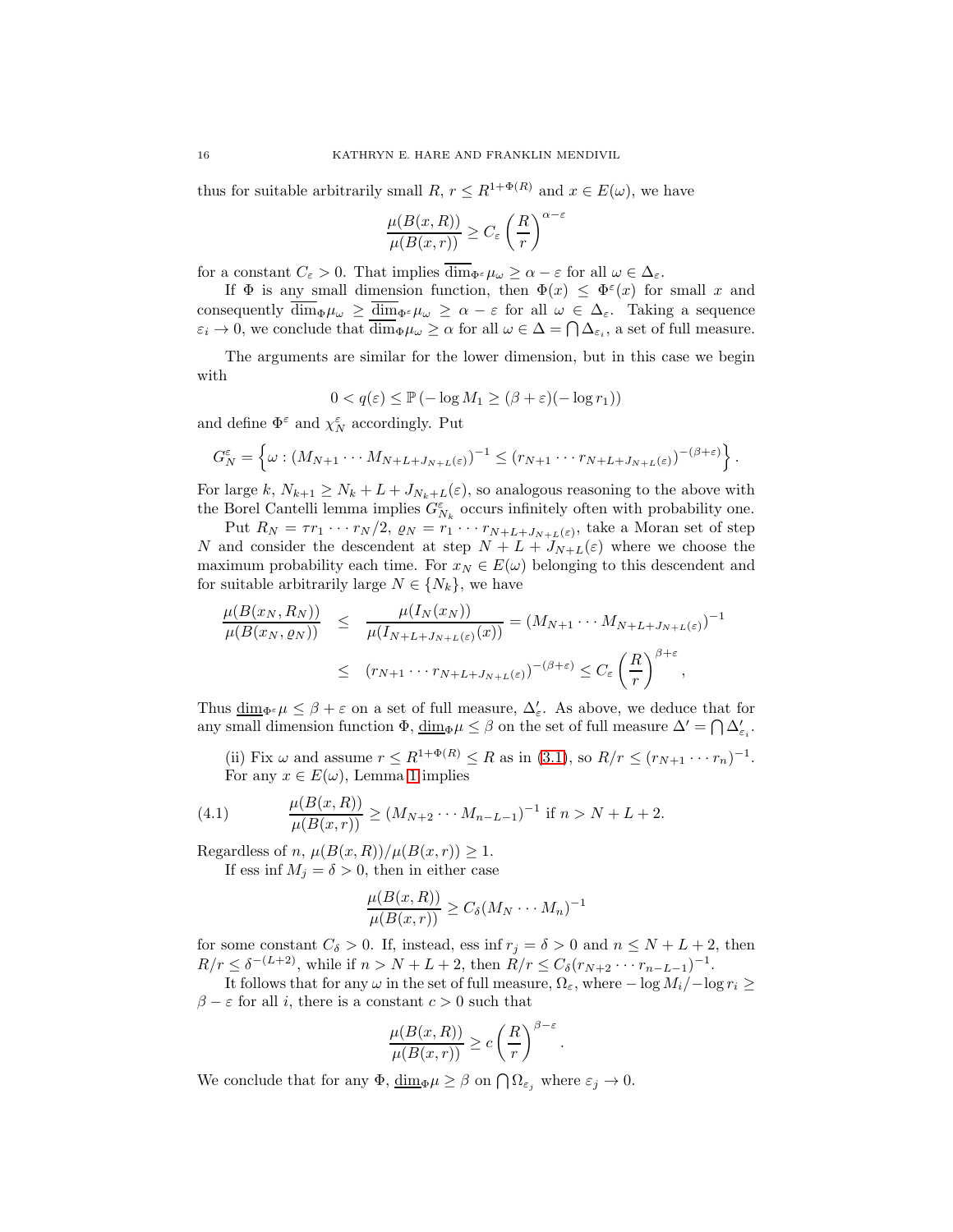(iii) This is similar to (ii) (but easier) since if R and  $r \leq R^{1+\Phi(R)}$  satisfy [\(3.1\)](#page-11-0), then for all  $n > N$ ,

$$
\frac{\mu(B(x,R))}{\mu(B(x,r))} \le \frac{\mu(I_{N-L}(x))}{\mu(I_n(x))} \le (m_{N-L+1} \cdots m_n)^{-1}.
$$

REMARK 5. In Subsection [5.4,](#page-18-0) we see that it is possible to have  $\overline{\dim}_{\Phi}\mu > \alpha$ and  $\dim_{\Phi} \mu < \beta$  on sets of positive measure.

REMARK 6. It would be interesting to know formulas for the  $\Phi$ -dimensions when  $\Phi(x) \sim \log |\log x| / |\log x|$ .

# 5. Applications

<span id="page-16-0"></span>In this section we will consider some classes of examples of random Moran sets and measures to which our results apply.

#### 5.1. Fixed probabilities.

EXAMPLE 3. One obvious special case of this set up is the deterministic model where  $T_j(\omega) = T$ ,  $r_j(\omega) = r \leq r_T$  and  $(p_j^{(1)}(\omega), ..., p_j^{(T_j)}(\omega)) = (p^{(1)}, ..., p^{(T)})$  for all  $j$  and all  $\omega$ . Formally, this arises by choosing the probability measure to be a single point mass measure. We clearly have  $\mathbb{E}(e^{\lambda X_1})$ ,  $\mathbb{E}(e^{\lambda Y_1})$ ,  $\mathbb{E}(e^{\lambda Z_1}) < \infty$  for all  $\lambda$  and  $\mathbb{E}(X_1) = -\log(\max p_1^{(j)}), \ \mathbb{E}(Y_1) = -\log(\min p_1^{(j)}), \ and \ \mathbb{E}(Z_1) = -\log r_1.$ 

An example of this situation is to take an iterated function system on  $\mathbb{R}^D$ , satisfying the strong separation condition, with  $T$  similarities all having contraction factor  $r > 0$ , and probabilities  $p^{(j)}$ . The strong separation condition ensures the  $(T, r, \tau)$ -separation condition is automatically satisfied for a suitable choice of  $\tau > 0$ . Thus the self-similar measure has

$$
\overline{\dim}_{\Phi}\mu = \frac{\log(\min p^{(j)})}{\log r} \text{ and } \underline{\dim}_{\Phi}\mu = \frac{\log(\max p^{(j)})}{\log r}
$$

for all dimension functions  $\Phi$ . This class of examples was also worked out in [[15](#page-23-8)].

But we do not require the rigid structure of a self-similar set. For instance, we need not apply the same similarities to different parents and we need not have the same distances between children of different parents.

Example 4. Another special case is when we have a fixed set of probabilities, so  $\mathbb{E}(e^{\lambda X_1})$ ,  $\mathbb{E}(e^{\lambda Y_1})$  are finite for all  $\lambda$ , but the ratios are chosen independently and *identically distributed from some (non-trivial) set. Provided*  $\mathbb{E}(e^{\lambda Z_1}) < \infty$  for small  $|\lambda|$ , then the  $\Phi$ -dimensions follow from the theorems.

If we choose the probabilities to be equal  $(1/T)$  if there are T children), then there are constants  $c, C > 0$  such that for any  $r \leq R, x \in E(\omega)$  we have

$$
cN_r(B(x,R)) \leq \frac{\mu_\omega(B(x,R))}{\mu_\omega(B(x,r))} \leq CN_r(B(x,R)).
$$

It follows that the  $\Phi$ -dimensions of the random measure  $\mu_{\omega}$  and the random set  $E(\omega)$  coincide.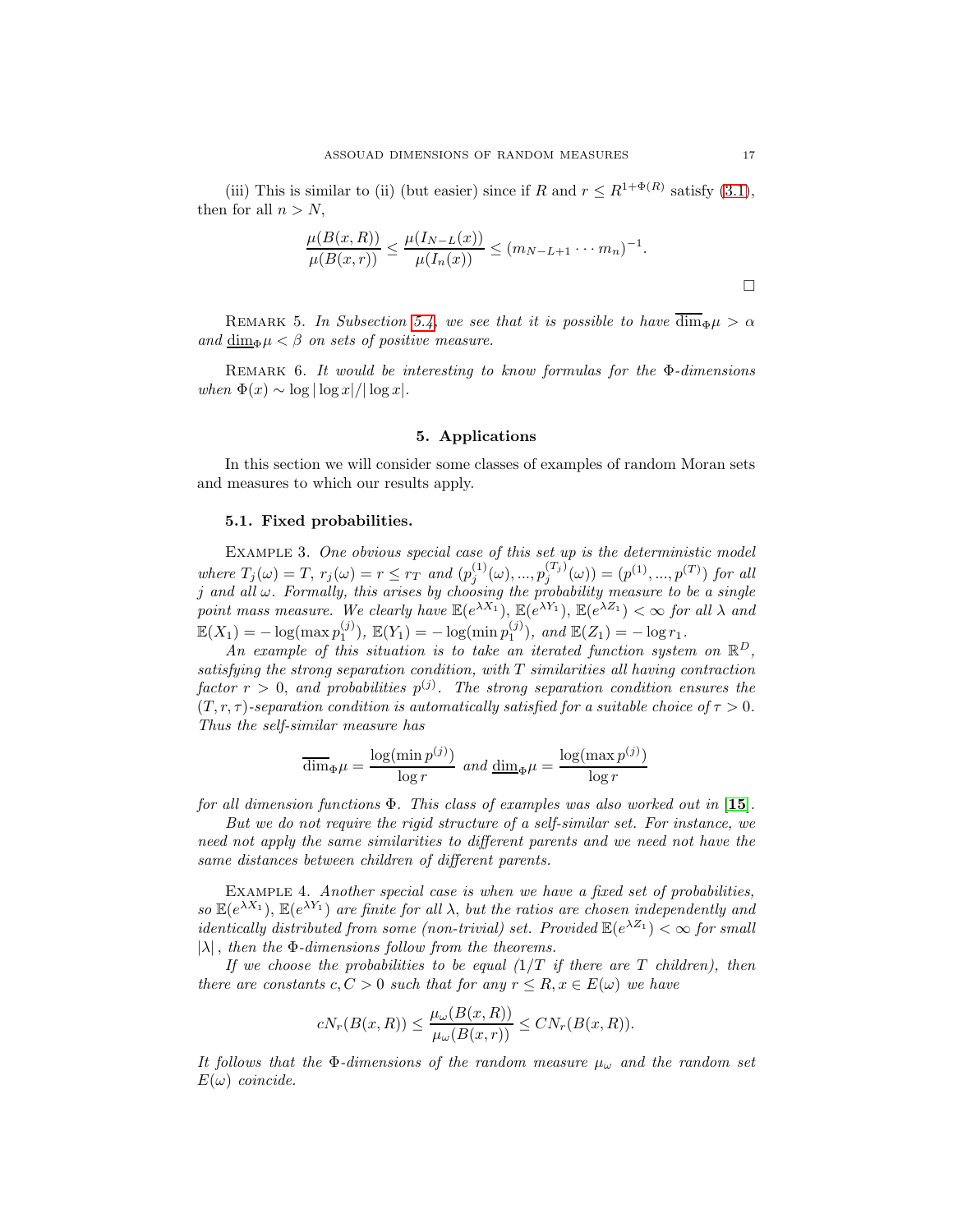For example, if we begin with  $I_0 = [0,1] \subseteq \mathbb{R}$ , take  $T = 2$  and assume  $r_j$  is chosen uniformly over  $(0, 1/2)$ , then  $\mathbb{E}(e^{\lambda Z_1}) < \infty$  for  $|\lambda| < 1$  and  $\mathbb{E}(Z_1) = 1 + \log 2$ . Thus for large Φ,

$$
\underline{\dim}_{\Phi} E(\omega) = \overline{\dim}_{\Phi} E(\omega) = \frac{\log 2}{1 + \log 2} a.s.
$$

Since ess inf  $r_j = 0$  and ess sup  $r_j = 1/2$ , we have  $\beta = 0$  and  $\alpha = 1$ , thus for small Φ

$$
\overline{\dim}_{\Phi} E(\omega) = 1 \ and \underline{\dim}_{\Phi} E(\omega) = 0 \ a.s.
$$

5.2. Variable probabilities. Another interesting class is when the ratios are constant,  $r_j = r$  for all j, but the probabilities,  $(p_j^{(1)}, ..., p_j^{(T_j)})$ , are iid random variables chosen from a non-trivial probability space. In this case, we obviously have  $\mathbb{E}(e^{\lambda Z_1}) < \infty$  for all  $\lambda$ . Further, the separation condition forces  $T_j \leq T$  for some  $T < \infty$ , so  $M_j \geq 1/T$  and  $\mathbb{E}(e^{\lambda X_1}) < \infty$ . Thus we deduce the following results from the two theorems.

<span id="page-17-0"></span>COROLLARY 3. (i) There is a set, Γ, of measure one, such that if  $\Phi(x)$  is any large dimension function, then

$$
\underline{\dim}_{\Phi}\mu_{\omega} = \frac{\mathbb{E}(X_1)}{|\log r|} = \frac{\mathbb{E}(|\log \max_k p_1^{(k)}|)}{|\log r|} \text{ for all } \omega \in \Gamma.
$$

Further, if there exists  $A > 0$  such that  $\mathbb{E}(e^{\lambda Y_1}) < \infty$  for all  $|\lambda| \leq A$ , then

$$
\overline{\dim}_{\Phi}\mu_{\omega} = \frac{\mathbb{E}(Y_1)}{|\log r|} = \frac{\mathbb{E}(|\log \min^k p_1^{(k)}|)}{|\log r|} \text{ for all } \omega \in \Gamma.
$$

(ii) There is a set, Γ, of measure one, such that if  $\Phi(x)$  is any small dimension function, then

$$
\underline{\dim}_{\Phi}\mu_{\omega} = \frac{\operatorname{ess\ inf}\,|\log \max_k p_1^{(k)}|}{|\log r|} \text{ and } \overline{\dim}_{\Phi}\mu_{\omega} = \frac{\operatorname{ess\ sup}\,|\log \min_k p_1^{(k)}|}{|\log r|} \,\,\forall \omega \in \Gamma.
$$

EXAMPLE 5. When  $T_j = T$  and the probabilities  $(p_j^{(1)},...,p_j^{(T)})$  are uniformly distributed over the simplex  $S_T$  it follows that for small  $\Phi$ , almost surely  $\dim_{\Phi}\mu=0$ and dim<sub> $\Phi$ </sub> $\mu = \infty$ .

When  $T = 2$  and the probabilities are uniformly distributed, it is easy to compute  $\mathbb{E}(|\log \max p_1^{(k)}|)$  and  $\mathbb{E}(|\log \min p_1^{(k)}|)$  since  $\min(p, 1-p)$  and  $\max(p, 1-p)$ are uniformly distributed over  $(0, 1/2]$  and  $[1/2, 1)$  respectively. However, for  $T > 2$ this is a more challenging combinatorial problem answered in the next Proposition. The proof is given in the Appendix.

<span id="page-17-1"></span>**PROPOSITION** 2. Suppose the probabilities  $(p_j^{(1)},...,p_j^{(T)})$  are uniformly distributed over the simplex  $S_T$ . Then  $\mathbb{E}(e^{\lambda X_1})$ ,  $\mathbb{E}(e^{\lambda Y_1}) < \infty$  for  $|\lambda| < 1$  and

$$
\mathbb{E}(X_1) = \sum_{j=1}^T (-1)^{j+1} {T \choose j} \log j + \sum_{j=1}^{T-1} \frac{1}{j}, \quad \mathbb{E}(Y_1) = \log T + \sum_{j=1}^{T-1} \frac{1}{j}.
$$

Coupled with Corollary [3,](#page-17-0) this gives many further examples. Here are two.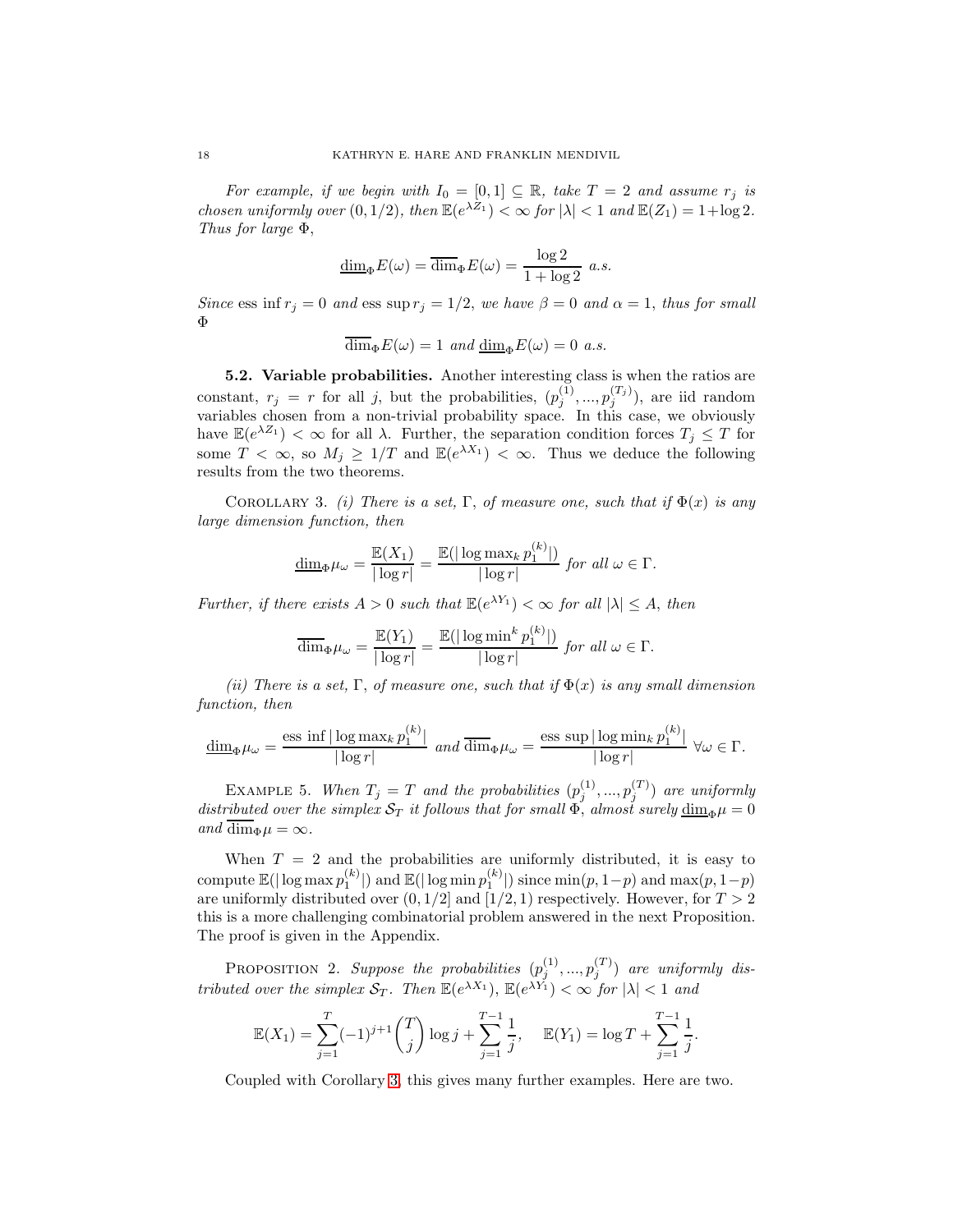EXAMPLE 6. (1) Suppose  $E(\omega)$  is the classical middle-third Cantor set. Let  $\mu$  be the random measure where the probabilities  $(p_j, 1-p_j)$  are independent and uniformly distributed random variables. If  $\Phi(x)$  is large, then almost surely

$$
\overline{\dim}_{\Phi}\mu=\frac{1+\log 2}{\log 3},\, \underline{\dim}_{\Phi}\mu=\frac{1-\log 2}{\log 3}.
$$

(2) Suppose  $E(\omega)$  is a Cantor-like set, but with three children and all  $r_j =$  $r < 1/3$ . Let  $\mu$  be the random measure where the probabilities  $(p_i^{(1)})$  $\binom{1)}{j},p_j^{(2)}$  $\binom{(2)}{j},p_j^{(3)}$  $j^{(3)}$ ) are independent and uniformly distributed rv's. If  $\Phi(x)$  is large, then almost surely

$$
\overline{\dim}_{\Phi}\mu = \frac{3/2 + \log 3}{|\log r|}, \, \underline{\dim}_{\Phi}\mu = \frac{3/2 - 3\log 2 + \log 3}{|\log r|}.
$$

5.3. Random 1-variable model. Another important class of examples are the random 1-variable Moran sets and measures described in Example [2,](#page-5-1) hence our theorems give formulas for the almost sure upper and lower Φ-dimensions for these measures.

If we choose the probabilities associated with each of the IFS to be equal, then the dimension of the random measure and set  $E(\omega)$  coincide. In [[24](#page-24-2)], Troscheit showed that  $\dim_{qA} E = \dim_{H} E$  almost surely. In fact, our results show that the upper and lower  $\Phi$ -dimensions for all large  $\Phi$  coincide almost surely, so even  $\dim_{qA} E = \dim_{qL} E$  a.s.

If, for example, the finitely many IFS are chosen with equal likelihood, then the dimension formulas are very simple. Assume there are a total of N families of iterated function systems, where the j'th family consists of  $K_i$  similarities, having (common) contraction factor  $r_j$  and probabilities  $1/K_j$ . Then there is a set, Γ, of full measure, such that for all all  $\omega \in \Gamma$ ,

$$
\overline{\dim}_{\Phi} E(\omega) = \underline{\dim}_{\Phi} E(\omega) = \frac{\sum_{i=1}^{N} \log K_i}{\left| \sum_{i=1}^{N} \log r_i \right|}
$$
 for all large  $\Phi$ ,

and

$$
\overline{\dim}_{\Phi} E(\omega) = \max \frac{\log K_i}{|\log r_i|}, \ \underline{\dim}_{\Phi} E(\omega) = \min \frac{\log K_i}{|\log r_i|} \text{ for all small } \Phi.
$$

<span id="page-18-0"></span>5.4. Examples of strict inequality in Theorem [3.](#page-13-1) We conclude with examples that show we need not have  $\overline{\dim}_{\Phi}\mu = \alpha$  or  $\underline{\dim}_{\Phi}\mu = \beta$  a.s. (in the notation of Theorem [3\)](#page-13-1).

For these examples, we will work in  $\mathbb R$  with the initial compact set  $I_0 = [0, 1]$ . Thus all the Moran sets of each step will be intervals. We will also assume a stronger separation condition, namely that the gaps adjacent to the Moran intervals of step n which are assigned measure equal to that of the parent interval times  $m_n$  (resp.,  $M_n$ ) have length at least  $\tau r_1 \cdots r_{n-1}$ .

<span id="page-18-1"></span>**PROPOSITION** 3. In addition to assuming  $I_0 = [0,1] \subseteq \mathbb{R}$  and the stronger separation condition described above, we will assume that for each n,  $\{m_{n+1}, r_{n+1}\}$ is independent of  $\{m_l, r_l : l = 1, ..., n\}$ . Suppose  $\Phi$  is a small dimension function.

If there are constants  $\theta, c > 0$  such that for all small  $z > 0$ ,  $\mathbb{P}(m_1 \leq z) \geq c z^{\theta}$ , (resp.,  $\mathbb{P}(r_1 \leq z) \geq cz^{\theta}$ ), then  $\overline{\dim}_{\Phi} \mu = \infty$  (resp.,  $\underline{\dim}_{\Phi} \mu = 0$ ) almost surely.

PROOF. Being small, we can assume  $\Phi \leq H(x) \log |\log x| / \log x$  where H decreases as  $x \downarrow 0$ . Let  $J_N = \begin{bmatrix} \chi_N^{(H)} \end{bmatrix}$  $\begin{bmatrix} H \\ N \end{bmatrix}$ . For any  $\omega$  in the set of full measure where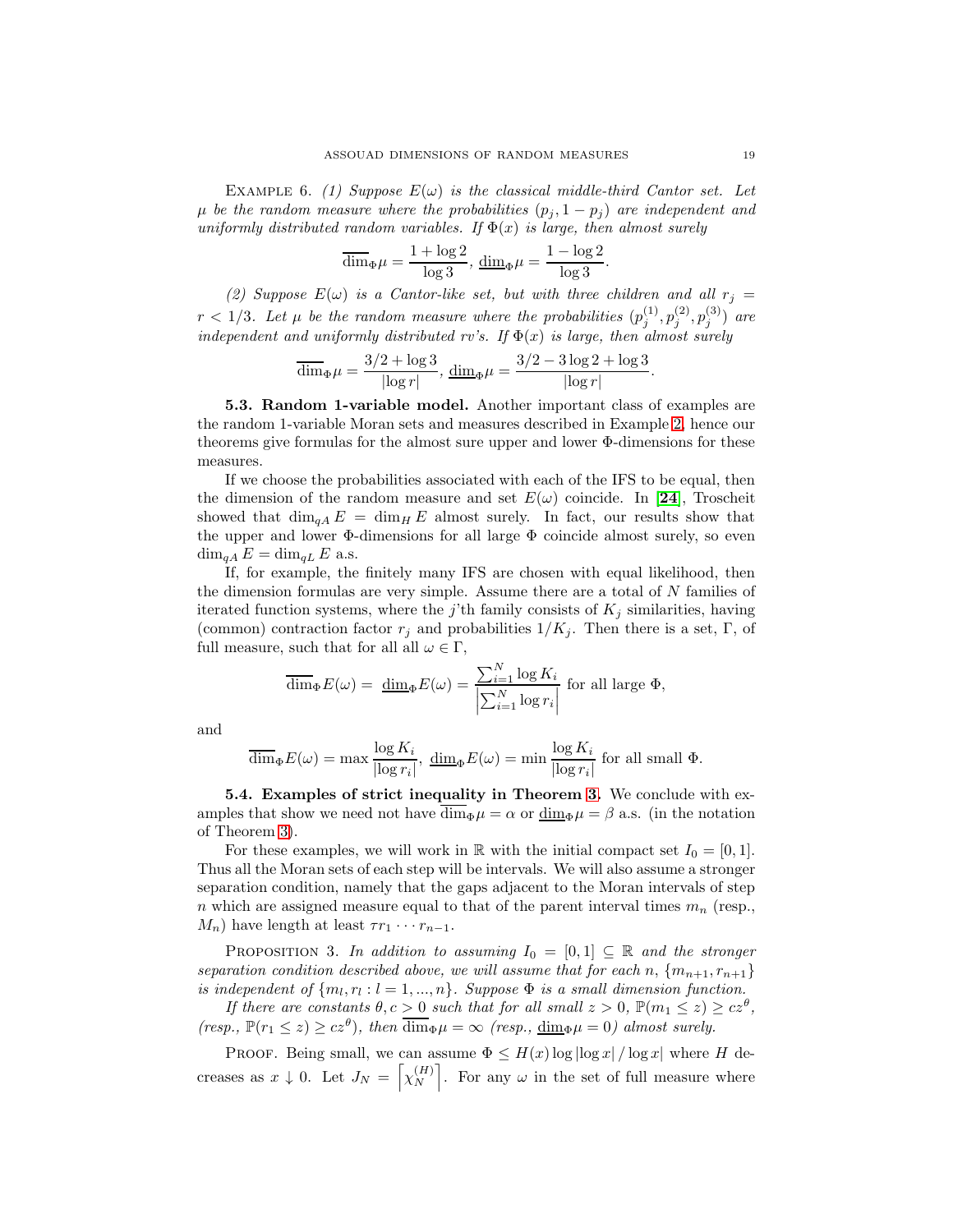$\phi_{\omega}(N) \leq \chi_N^{(H)}$  eventually, put  $R_N = r_1 \cdots r_N$  and  $\varrho_N = \tau r_1 \cdots r_{N+J_N}$ . For large enough N,  $\rho_N \leq R_N^{1+\Phi(R_N)}$ . Take any Moran interval  $I_N$  of step N and consider the descendent at step  $N + J_N + 1$  where the minimal probability was chosen each time. Let  $x_N \in E(\omega)$  belong to that descendent. The stronger separation condition ensures that  $B(x_N, \varrho_N) \bigcap E(\omega) \subseteq I_{N+1+J_N}(x) \bigcap E(\omega)$ , so

$$
\frac{\mu(B(x_N, R_N))}{\mu(B(x_N, \varrho_N))} \geq \frac{\mu(I_N(x_N))}{\mu(I_{N+1+J_N}(x_N))} = (m_{N+1} \cdots m_{N+J_N+1})^{-1}.
$$

For  $\gamma \in \mathbb{R}^+$ , let

$$
F_N = \{ \omega : (m_{N+1} \cdots m_{N+J_N+1})^{-1} \ge (r_{N+1} \cdots r_{N+J_N})^{-\gamma} \}
$$
  
= 
$$
\left\{ m_{N+J_N+1}^{-1} \ge \prod_{i=1}^{J_N} (m_{N+i} r_{N+i}^{-\gamma}) \right\}.
$$

Since  $m_1r_1^{-\gamma}$  is real valued, there must be some K such that

$$
0 < \mathbb{P}(m_1 r_1^{-\gamma} \le K) := \delta.
$$

Now,

$$
\mathbb{P}(F_N) \geq \mathbb{P}\left(m_{N+J_N+1}^{-1} \geq K^{J_N} \text{ and } \prod_{i=1}^{J_N} (m_{N+i}r_{N+i}^{-\gamma}) \leq K^{J_N}\right)
$$
  
 
$$
\geq \mathbb{P}\left(m_{N+J_N+1}^{-1} \geq K^{J_N} \text{ and } (m_{N+i}r_{N+i}^{-\gamma}) \leq K \text{ each } i = 1, ..., J_N\right),
$$

so by independence and the hypothesis on the distribution of  $m_1$ , we have

$$
\mathbb{P}(F_N) \geq \mathbb{P}(m_{N+J_N+1}^{-1} \geq K^{J_N}) \prod_{i=1}^{J_N} \mathbb{P}(m_{N+i}r_{N+i}^{-\gamma} \leq K) \geq c(K^{-\theta}\delta)^{J_N}.
$$

Arguing with the Borel Cantelli lemma, as in the proof of Theorem [3,](#page-13-1) we deduce that for each  $\gamma$  and a.a.  $\omega$ ,  $\overline{\dim}_{\Phi}\mu \ge \gamma$  and hence  $\overline{\dim}_{\Phi}\mu = \infty$  a.s.

The arguments to see  $\underline{\dim}_{\Phi}\mu = 0$  are similar, but this time begin with  $R_N =$  $\tau r_1 \cdots r_{N-1}$  and  $\varrho_N = r_1 \cdots r_{N+L+J_{N+L}}$ , which is dominated by  $R_N^{1+\Phi(R_N)}$  eventually. Take any interval  $I_N$  of level N, consider the descendent at level  $N + J_N$  where the maximal probability was chosen each time and let  $x_N \in E(\omega)$  belong to that interval. The stronger separation condition ensures that in this case,

$$
\frac{\mu(B(x_N, R_N))}{\mu(B(x_N, \varrho_N))} \leq \frac{\mu(I_N(x_N))}{\mu(I_{N+L+J_{N+L}}(x_N))} = (M_{N+1} \cdots M_{N+L+J_{N+L}})^{-1}.
$$

For  $\varepsilon > 0$ , choose  $K > 0$  such that  $0 < \mathbb{P}(M_1 r_1^{-\varepsilon} > 1/K) := \delta$  and set

$$
G_N = \{ \omega : (M_{N+1} \cdots M_{N+L+J_{N+L}})^{-1} \le (r_N \cdots r_{N+L+J_{N+L}})^{-\epsilon} \}
$$
  
= 
$$
\left\{ r_N^{\epsilon} \le \prod_{i=1}^{L+J_{N+L}} (M_{N+i} r_{N+i}^{-\epsilon}) \right\}.
$$

Then

$$
\mathbb{P}(G_N) \ge \mathbb{P}(r_1^{\varepsilon} \le K^{-(L+J_{N+L})})\delta^{L+J_{N+L}} \ge c(K^{-\theta/\varepsilon}\delta)^{L+J_{N+L}}.
$$

Again, we apply the Borel Cantelli lemma and deduce that for any  $\varepsilon > 0$  and a.a.  $\omega, \underline{\dim}_{\Phi} \mu \leq \varepsilon.$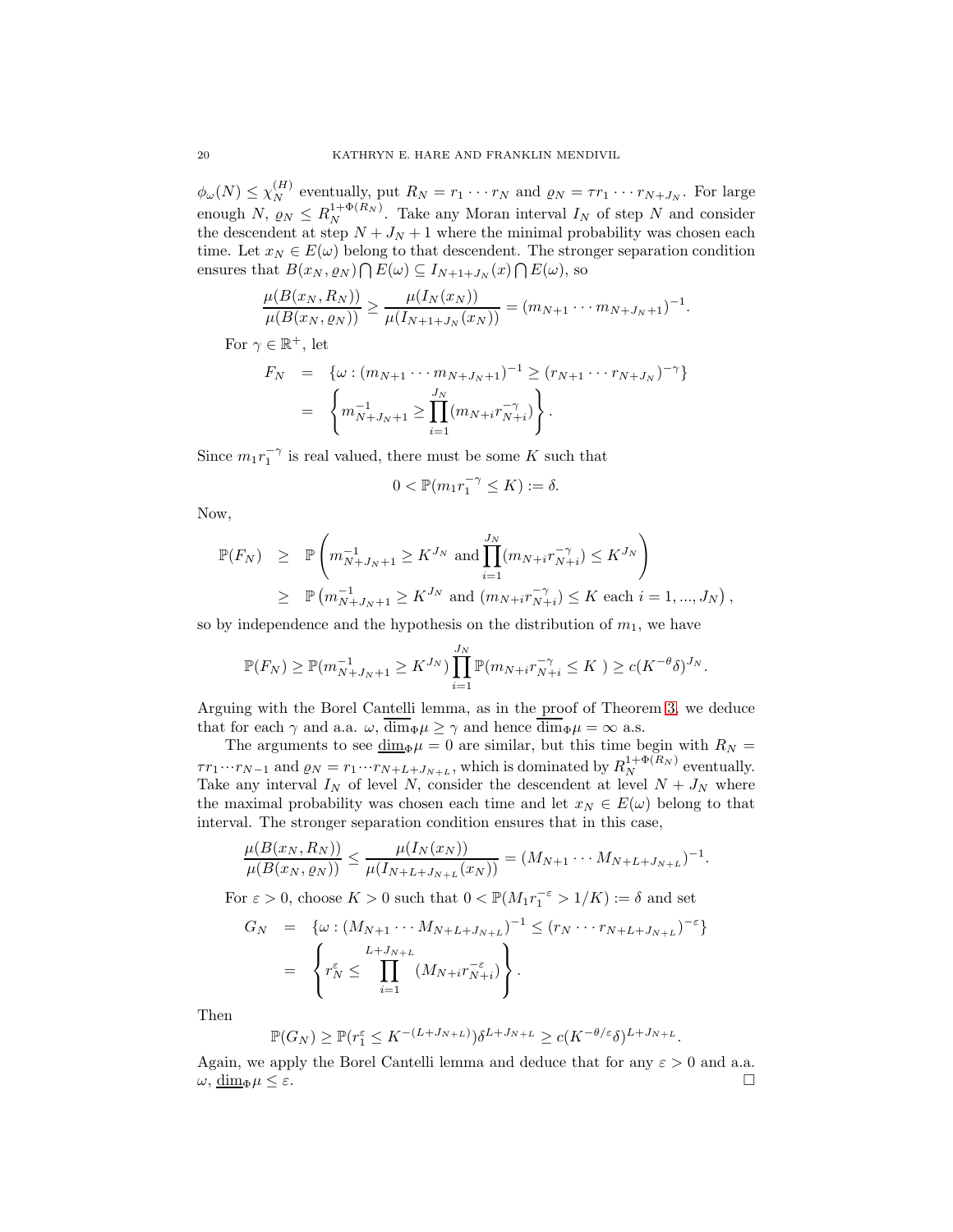<span id="page-20-0"></span>REMARK 7. Notice that the proof shows that if multiple children of a given parent are assigned the minimum (or maximum) probability, it is enough that the gaps adjacent to one of these children has the suitable size.

EXAMPLE 7. An example with  $\dim_{\Phi}\mu > \alpha$ : Take  $T = 2$  and choose  $p_i$  independently and uniformly distributed over  $(0, 1)$ . Set  $r_j = m_j/2$  and construct the associated random Cantor set so that the  $2<sup>n</sup>$  Moran intervals at step n have length  $r_1 \cdots r_n$ . As  $m_j \leq 1/2$ , all the gaps at step n have length at least  $r_1 \cdots r_{n-1}$ . Since  $\mathbb{P}(m_1 \geq z) = 1 - 2z$ , an appeal to Proposition [3](#page-18-1) shows that  $\overline{\dim}_{\Phi} \mu = \infty$  a.s. But,  $\log m_1 / \log r_1 = \log m_1 / (\log m_1 - \log 2)$  and inf  $\log m_1 = -\infty$  a.s., thus  $\alpha = 1$ .

More generally, it can be seen in the proof of Proposition [2,](#page-17-1) that if there are T children at each step and the probabilities are chosen uniformly distributed over  $S_T$ , then  $\mathbb{P}(m_1 \geq z) = (1 - Tz)^{T-1}$ . Thus  $\mathbb{P}(m_1 \leq z) = 1 - (1 - Tz)^{T-1} \geq cz$  for suitable  $c > 0$ .

EXAMPLE 8. An example with  $\overline{\dim}_{\Phi}\mu > \alpha$  and  $\underline{\dim}_{\Phi}\mu < \beta$ : Consider the special case where we take  $r_n(\omega) = 1/(4t)$  and  $p_n(\omega) = (1/t, ..., 1/t)$  for all n, whenever  $\omega \in \Omega_t$ . Formally, we can do this by (for example) defining the discrete probability measure  $\pi$  on  $\Omega_0$  by  $\pi = c \sum_{t=2}^{\infty} t^{-2} \delta_{x_t}$  where  $x_t = (1/4t, (1/t, ..., 1/t)) \in$  $\Omega_t$  and  $c = (\sum_{t\geq 2} t^{-2})^{-1}$ . Thus  $\mathbb{P}(\Omega_t) = c/t^2$  and  $\mathbb{E}(e^{-\log r_1/2}) < \infty$ .

Define the Moran set by beginning with  $I_0 = [0, 1]$  and applying the rule that at step n, the  $T_n$  children of each parent interval are placed starting at the left endpoint of the parent, with gaps between them of length  $r_1 \cdots r_n$ , except for the final child of each parent, which will be placed at the right end of the parent. This construction ensures that the stronger separation condition of Proposition [3,](#page-18-1) as noted in Remark [7,](#page-20-0) is satisfied with the right-most child. Obviously,

$$
\mathbb{P}(m_1 \le 1/t) = \mathbb{P}(r_1 \le 1/4t) = \mathbb{P}(M_1 \le 1/t) = \mathbb{P}(\omega : T(\omega) \ge t) \ge ct^{-2},
$$

so Proposition [3](#page-18-1) gives  $\overline{\dim}_{\Phi}\mu = \infty$  and  $\overline{\dim}_{\Phi}\mu = 0$  almost surely. But  $\alpha = \beta = 1$ . Of course,  $M_n = m_n = 4r_n = 1/t$  on  $\Omega_t$  and  $\mathbb{P}(\Omega_t) > 0$  for all  $t = 2, 3, ...,$  so the essential infimum of each of  $m_1$ ,  $M_1$  and  $r_1$  equals 0.

For the special cases of the Assouad dimensions more can be said.

COROLLARY 4. Assume we begin with  $I_0 = [0, 1]$  and the stronger separation condition as in Proposition [3.](#page-18-1)

(i) If either ess inf  $m_1 = 0$  or ess inf  $r_1 = 0$ , then  $\dim_A \mu_\omega = \infty$  a.s.

(ii) If either ess inf  $M_1 = 0$  or ess inf  $r_1 = 0$ , then  $\dim_L \mu_\omega = 0$  a.s.

PROOF. (i) Take  $R_N = r_1 \cdots r_N$  and  $\varrho_N = \tau r_1 \cdots r_N$ . As  $\tau < 1$ ,  $\varrho_N < R_N$ and with a suitable choice of  $x_N$  as in Proposition [3,](#page-18-1)

$$
\frac{\mu_{\omega}(B(x_N, R_N))}{\mu_{\omega}(B(x_N, \varrho_N))} \ge m_{N+1}^{-1}(\omega),
$$

while  $R_N/\varrho_N = \tau^{-1}$ . If ess inf  $m_1 = 0$ , then it follows from the Borel Cantelli lemma that for any  $\varepsilon > 0$ ,  $\mathbb{P}(m_n \leq \varepsilon \text{ i.o}) = 1$ . Thus for a.e.  $\omega$  and any  $\gamma \in \mathbb{R}^+$ , we have  $m_{N+1}^{-1} \ge (R_N / \varrho_N)^{\gamma}$  for large N. That implies  $\dim_A \mu_\omega = \infty$  a.s.

If ess inf  $r_1 = 0$ , but ess inf  $m_1 \neq 0$ , then  $\alpha = \infty$  and hence Theorem [3](#page-13-1) (with  $\Phi = 0$ ) implies dim<sub>A</sub>  $\mu_{\omega} = \infty$  a.s.

(ii) Since  $M_n \geq 1/T_n \geq r_n$ , if ess inf  $M_1 = 0$ , then also ess inf  $r_1 = 0$ , thus we may assume the latter. The argument is similar to (i). Take  $\omega$  from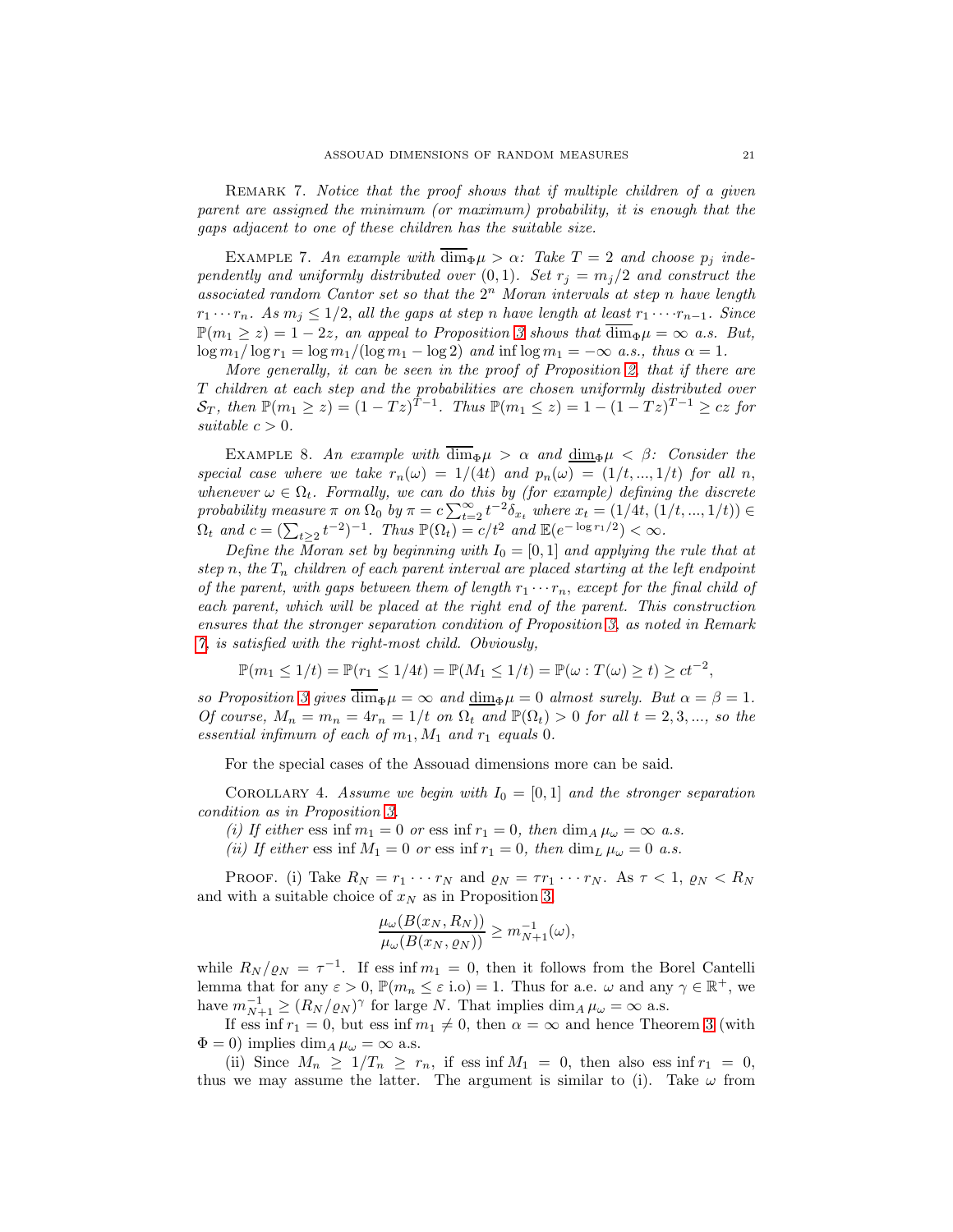$\{\inf r_1 = 0\}$ . For infinitely many N,  $r_N(\omega) < \tau$  and for such N, put  $R_N =$  $\tau r_1 \cdots r_{N-1}$  and  $\varrho_N = r_1 \cdots r_N < R_N$ . For suitable  $x_N$ , the gap assumption gives  $B(x_N, R_N) \bigcap E(\omega) = B(x_N, \varrho_N) \bigcap E(\omega)$ . Thus  $\mu(B(x_N, R_N))/\mu(B(x_N, \varrho_N)) = 1$ , while  $R_N/\varrho_N = \tau r_N^{-1} \to \infty$ . It follows that  $\dim_L \mu_\omega = 0$  a.s.

# 6. Appendix: Proof of Proposition [2](#page-17-1)

PROOF. [of Proposition [2\]](#page-17-1) As  $\sum_{j=1}^{T} p_1^{(j)} = 1$ , we have  $\min p_1^{(k)} \leq 1/T$ , so for every  $z \in (0, 1/T)$ ,

$$
\{(p_1^{(1)},...,p_1^{(T)}): \min p_1^{(k)} \ge z\} = (z,...,z) + (1 - Tz)\mathcal{S}_T.
$$

Thus  $\mathbb{P}(\min p_1^{(k)} \geq z) = (1 - Tz)^{T-1}$  and the probability density function for  $m_1 = \min p_1^{(k)}$  is the function  $f(x) = T(T-1)(1-Tx)^{T-2}$  for  $0 \le x \le 1/T$ .

Using the binomial theorem, it follows that

$$
\mathbb{E}(Y_1) = \mathbb{E}(-\log m_1) = \int_0^{1/T} T(T-1)(1-Tx)^{T-2}(-\log x)dx
$$
  
\n
$$
= -T(T-1)\sum_{k=0}^{T-2} (-1)^k T^k {T-2 \choose k} \int_0^{1/T} x^k \log x
$$
  
\n
$$
= -T(T-1)\sum_{k=0}^{T-2} (-1)^k T^k {T-2 \choose k} \frac{T^{-k-1}}{k+1} (-\log T - \frac{1}{k+1})
$$

Now we apply special cases of Melzak's formula (c.f. [[13](#page-23-17), vol. 5: 1.3, 1.56]):

.

$$
\sum_{k=0}^{n} (-1)^{k} \binom{n}{k} \frac{1}{k+1} = \frac{1}{n+1}
$$

and

$$
\sum_{k=0}^{n} (-1)^{k} \binom{n}{k} \frac{1}{(k+1)^{2}} = \frac{1}{n+1} \sum_{k=0}^{n} \frac{1}{k+1}.
$$

This gives

$$
\mathbb{E}(Y_1) = \log T + (T - 1) \sum_{k=0}^{T-2} {T-2 \choose k} \frac{(-1)^k}{(k+1)^2} = \log T + \sum_{k=1}^{T-1} \frac{1}{k}.
$$

Similarly, for  $|\lambda| < 1$ ,

$$
\mathbb{E}(e^{\lambda Y_1}) = T(T-1) \int_0^{1/T} x^{-\lambda} (1 - Tx)^{T-2} dx
$$
  
=  $T(T-1) \sum_{k=0}^{T-2} (-1)^k T^k {T-2 \choose k} \int_0^{1/T} x^{k-\lambda} dx$   
=  $(T-1) T^{\lambda} \sum_{k=0}^{T-2} \frac{(-1)^k}{k-\lambda+1} = T^{\lambda} \prod_{k=1}^{T-1} \frac{k}{k-\lambda}.$ 

Here the last equality is another consequence of Melzak's formula ([[13](#page-23-17), vol. 5: 1.3]):

$$
\sum_{k=0}^{n} (-1)^{k} {n \choose k} \frac{1}{k+1-\lambda} = \frac{n!}{(1-\lambda)(n+\lambda-1)\cdots(2-\lambda)}
$$
 for  $\lambda \neq 1, 2, ..., n+1$ .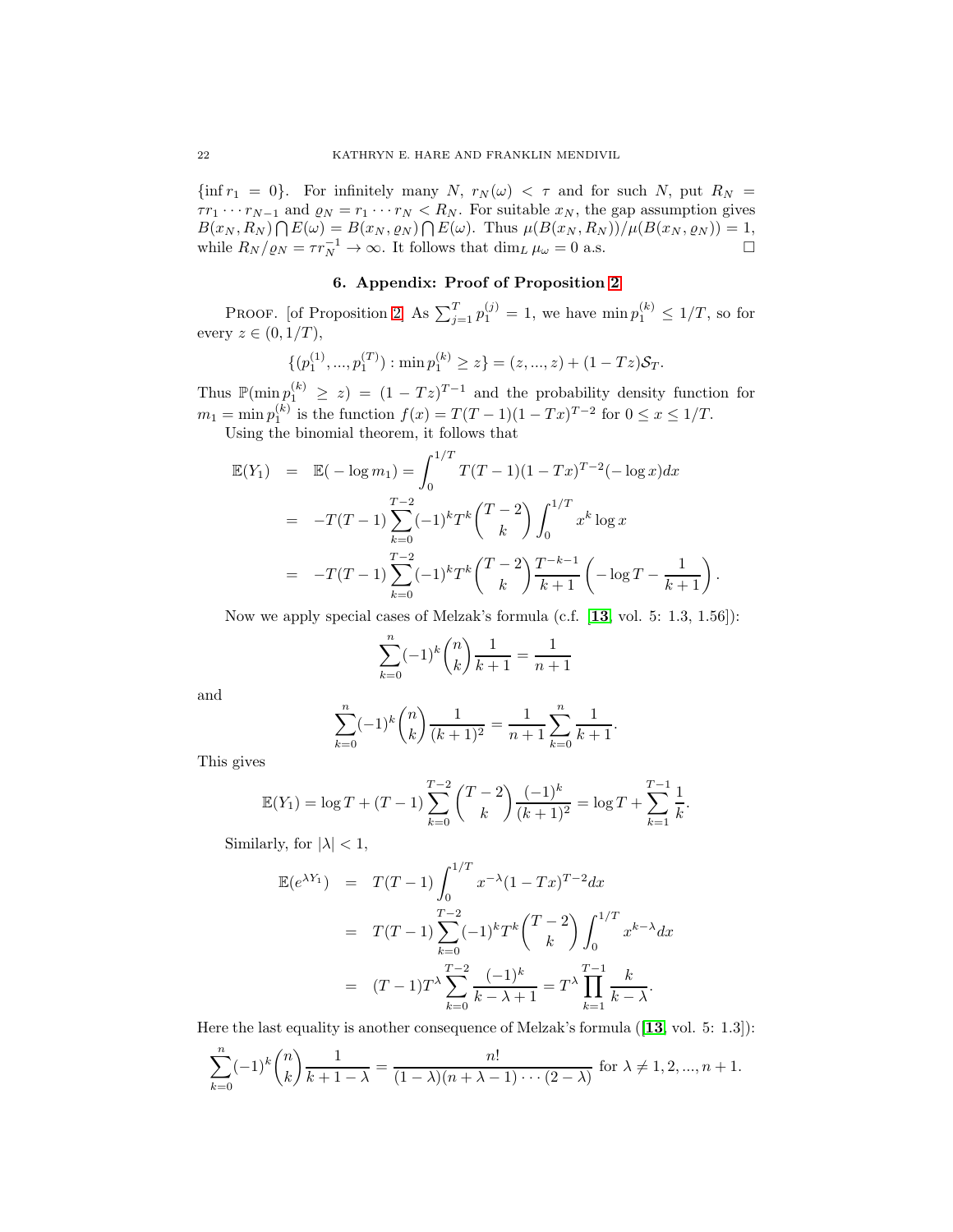Thus,  $\mathbb{E}(e^{\lambda Y_1})$  is finite if  $|\lambda| < 1$ .

We have  $\mathbb{E}(e^{\lambda X_1}) < \infty$  since  $\max p_1^{(k)} \geq 1/T$ . Lastly, we compute  $\mathbb{E}(X_1)$ . It was proven in [[18](#page-23-18)] that

$$
\mathbb{P}(M_1 \le z) = \mathbb{P}\left(\max_{k=1,\dots,T} p_1^{(k)} \le z\right) = 1 + \sum_{k=1}^T (-1)^k {T \choose k} (1 - kz)_+^{T-1} := F(z)
$$

where  $x_+ = \max\{x, 0\}$ . Note that  $(1 - kz)_+ = 0$  if  $z \ge 1/k$ .

Since  $M_1 \geq 1/T$  with equality only on a set of measure zero, integration by parts and the binomial theorem give

$$
\mathbb{E}(X_1) = \mathbb{E}(-\log M_1) = \int_{1/T}^1 -F'(x)\log(x)dx = \int_{1/T}^1 \frac{F(x)}{x}dx
$$
  
\n
$$
= \int_{1/T}^1 \frac{dx}{x} + \sum_{k=1}^T (-1)^k {T \choose k} \int_{1/T}^{1/k} \frac{(1-kx)^{T-1}}{x} dx
$$
  
\n
$$
= \log T + \sum_{k=1}^T (-1)^k {T \choose k} \sum_{j=0}^{T-1} (-k)^j {T-1 \choose j} \int_{1/T}^{1/k} x^{j-1} dx.
$$

Evaluating the integrals gives

$$
\mathbb{E}(X_1) = \log T + \sum_{k=1}^T (-1)^k {T \choose k} (\log T - \log k)
$$
  
+ 
$$
\sum_{k=1}^T (-1)^k {T \choose k} \sum_{j=1}^{T-1} {T-1 \choose j} (-k)^j {k^{-j} - T^{-j} \choose j}
$$
  
= 
$$
\log T + \sum_{k=1}^T (-1)^k {T \choose k} (\log T - \log k) + A + B
$$

where

$$
A = \left(\sum_{k=1}^{T} (-1)^{k} {T \choose k}\right) \left(\sum_{j=1}^{T-1} {T-1 \choose j} \frac{(-1)^{j}}{j}\right)
$$

and

$$
B = -\sum_{k=1}^{T} (-1)^k {T \choose k} \sum_{j=1}^{T-1} {T-1 \choose j} (-1)^j \frac{k^j T^{-j}}{j}.
$$

Another application of the binomial theorem shows that

(6.1) 
$$
1 + \sum_{k=1}^{T} (-1)^k {T \choose k} = 0.
$$

Together with the combinatorial identity (c.f. [[13](#page-23-17), vol. 5: 1.4])

<span id="page-22-0"></span>
$$
\sum_{j=1}^{T-1} {T-1 \choose j} \frac{(-1)^j}{j} = -\sum_{n=1}^{T-1} \frac{1}{n},
$$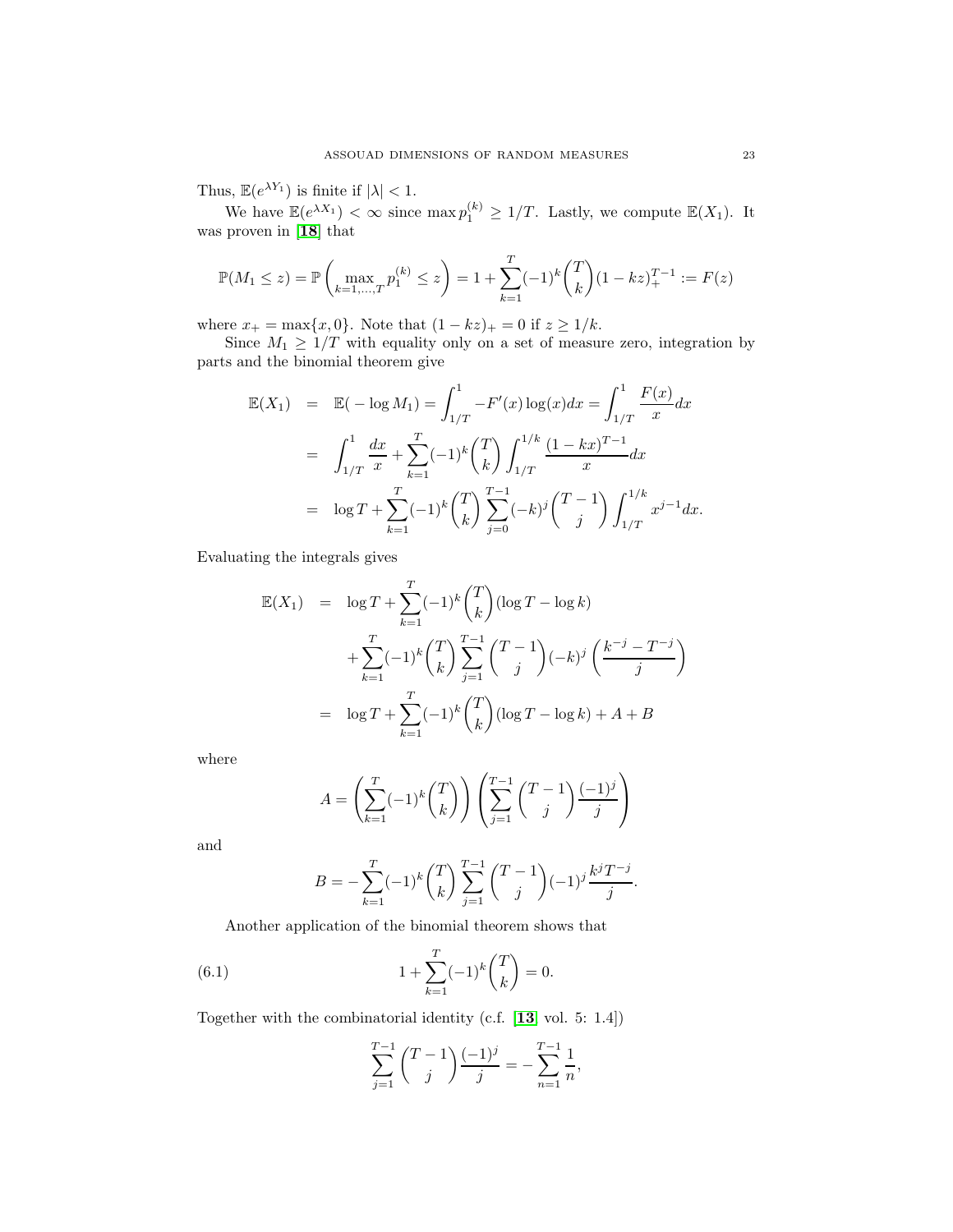this proves  $A = \sum_{n=1}^{T-1} 1/n$ . Euler's finite difference formula (c.f. [[13](#page-23-17), vol. 4: 10.1]) implies

$$
\sum_{k=1}^{T} (-1)^k {T \choose k} k^j = 0 \text{ for } T \ge 2, \ 1 \le j \le T - 1.
$$

Changing the order of the summation and applying this formula shows that

$$
B = \left(\sum_{j=1}^{T-1} {T-1 \choose j} \frac{(-1)^{j+1}}{T^j j}\right) \left(\sum_{k=1}^{T} (-1)^k {T \choose k} k^j\right) = 0.
$$

Using [\(6.1\)](#page-22-0), we conclude that

$$
\mathbb{E}(X_1) = \sum_{k=1}^T (-1)^{k+1} {T \choose k} \log k + \sum_{k=1}^{T-1} \frac{1}{k}.
$$

 $\Box$ 

#### References

- <span id="page-23-0"></span>[1] P. Assouad, Étude d'une dimension métrique liée à la possibilité de plongements dans  $R^n$ , C. R. Acad. Sci. Paris Sér. A-B, 288(1979), A731-A734.
- <span id="page-23-3"></span>[2] H. Chen, Y. Du and C. Wei, Quasi-lower dimension and quasi-Lipschitz mapping, Fractals,  $25(2017), 1-9.$
- <span id="page-23-15"></span><span id="page-23-9"></span>[3] K. Falconer, Random fractals, Math. Proc. Camb. Phil. Soc., 100(1986), 559-582.
- <span id="page-23-16"></span>[4] K. Falconer, J. M. Fraser and A. Käenmäki, *Minkowski dimension for measures*, [arXiv:2001.07055.](http://arxiv.org/abs/2001.07055)
- [5] J. M. Fraser, Assouad dimension and fractal geometry, Cambridge Tracts in Mathematics 222, Camb. Univ. Press, 2020.
- <span id="page-23-1"></span>[6] J. M. Fraser and D. Howroyd, On the upper regularity dimension of measures, Indiana Univ. Math. J., 69(2020), 685-712.
- <span id="page-23-11"></span>[7] J. M. Fraser, J.-J. Miao and S. Troscheit, The Assouad dimension of randomly generated fractals, Ergodic Theory Dynam. Systems, 38(2018), 982-1011.
- <span id="page-23-12"></span><span id="page-23-6"></span>[8] J. M. Fraser and S. Troscheit, Assouad spectrum of random self-affine carpets, arXiv: 1805.04643.
- [9] J. M. Fraser and H. Yu, New dimension spectra: finer information on scaling and homogeneity, Adv. Math., 329(2018), 273-328.
- [10] I. Garciá and K.E. Hare, Properties of quasi-Assouad dimension, Ann. Acad. Fennicae (to appear) arXiv:170302526v3.
- <span id="page-23-7"></span>[11] I. Garciá, K.E. Hare and F. Mendivil, *Intermediate Assouad-like dimensions*, J. Fractal Geometry (to apear) arXiv: 1903.07155.
- <span id="page-23-13"></span>[12] I. Garciá, K.E. Hare and F. Mendivil, Almost sure Assouad-like dimensions of complementary sets, Math. Z. (to appear) arXiv: 1903.07800.
- <span id="page-23-17"></span>[13] H. W. Gould, Tables of Combinatorial Identities, 2010, Editor J. Quintance. https://web.archive.org/web/20190629193344[/http://www.math.wvu.edu/](http://www.math.wvu.edu/)∼gould/
- <span id="page-23-10"></span><span id="page-23-8"></span>[14] S. Graf, *Statistically self-similar fractals*, Prob. Theory Related Fields, **74**(1987), 357-392.
- [15] K.E. Hare and K.G. Hare, Intermediate Assouad-like dimensions for measures, Fractals, (to appear) arXiv:20040513.
- <span id="page-23-4"></span>[16] K.E. Hare, K.G. Hare and S. Troscheit, Quasi-doubling of self-similar measures with overlaps, J. Fractal Geometry, 7(2020), 233-270.
- <span id="page-23-5"></span>[17] K.E. Hare and S. Troscheit, Lower Assouad dimension of measures and regularity, Camb. Phil. Soc., 170(2021), 379-415.
- <span id="page-23-18"></span><span id="page-23-14"></span>[18] L. Holst, On the lengths of the pieces of a stick broken at random, J. Appl. Prob., 17(1980), 623-34.
- [19] A. Käenmäki and J. Lehrbäck, Measures with predetermined regularity and inhomogeneous self-similar sets, Ark. Mat., 55(2017), 165–184.
- <span id="page-23-2"></span>[20] A. Käenmäki, J. Lehrbäck and M. Vuorinen, Dimensions, Whitney covers, and tubular neighborhoods, Indiana Univ. Math. J., 62(2013), 1861–1889.